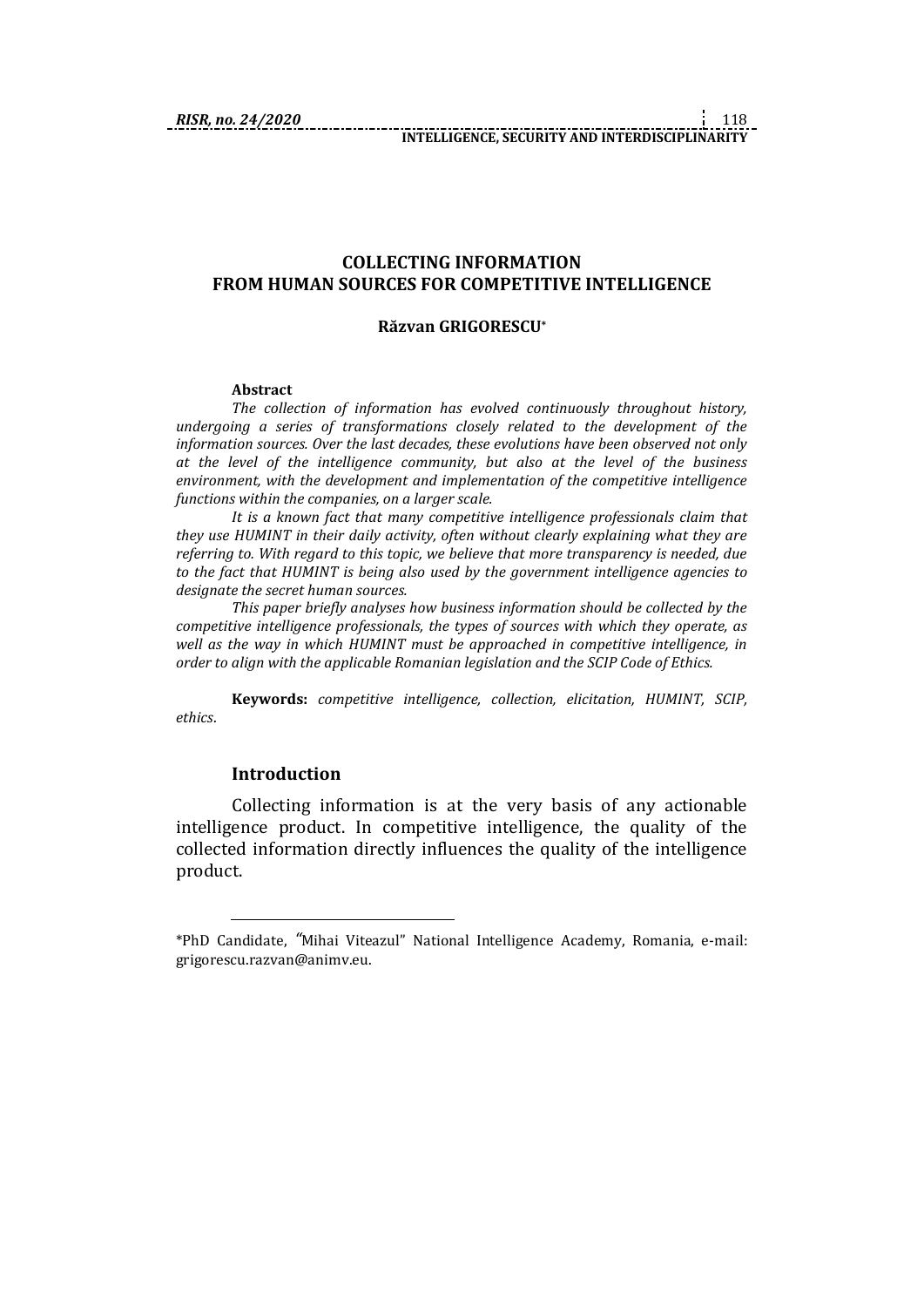The temptation to quickly obtain information that will differentiate between companies can sometimes be absolutely tremendous. Under these conditions, in some cases, there may be different business people willing to do almost anything to achieve their goals, even by ignoring the core principles of professional ethics or certain legal provisions, risking their credibility and their freedom.

The motivation for writing this article is of an intrinsic nature and seeks to correctly identify the legal way in which human sources can be used in Romanian competitive intelligence practice, independent of any other international existing practices.

The premise of the research is that all activities carried out by the public or private companies must be in accordance with the principles of professional ethics and the Romanian legislation in force. Thus, the research question was: "How can information for competitive intelligence are collected from human sources in Romania, in a legal and ethical manner?"

Several other questions arise from the research question, this paper answering them as well: What legal provisions influence the competitive intelligence activity in Romania? Is the competitive intelligence activity regulated, from a legal point of view, in Romania? What key elements must be taken into account by any person engaged in competitive intelligence activities, on the Romanian territory, from a legal point of view? What are the main ethical benchmarks of competitive intelligence? Can certain practices carried out in competitive intelligence operations be considered illegal in Romania? What collection methods and techniques are unethical and / or illegal? Is competitive intelligence synonymous with espionage? What categories of sources are used in government intelligence? What categories of sources are used in competitive intelligence? What kind of primary and secondary sources are used in competitive intelligence? How is HUMINT defined? Is it right to use HUMINT in competitive intelligence? What is the difference between secret human sources and non-secret human sources? How is the competitive intelligence function organized, in private companies? Is it possible to use elicitation techniques in competitive intelligence? What kind of proposals could be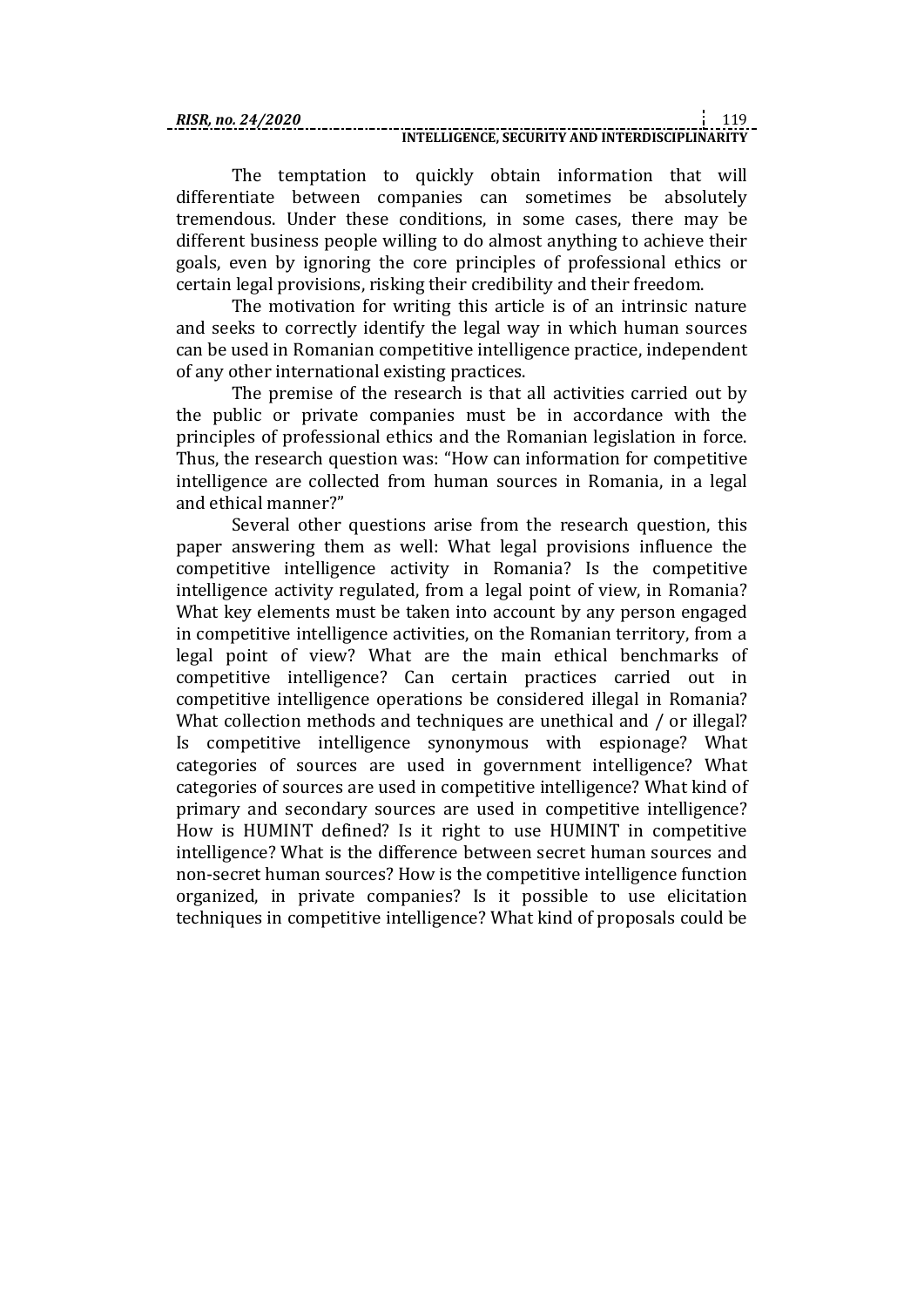made, in order to accelerate the development of competitive intelligence in our country?

In order to answer the research question, we mainly used the social research method of document analysis, accessing a wide range of validated open sources from which we collected information. This was then filtered and processed, accordingly, in order to conduct the later analysis and synthesis. The sources are mentioned at the end of the research paper.

The title we have chosen, even if it may seem too general, reflects our concerns about clarifying some important aspects regarding how information is collected from human sources, in competitive intelligence. We would like to mention that we did not start our research from the premise that collecting information from human sources in competitive intelligence is illegal. We were only interested in analysing how the activities of collecting information from human sources should be carried out, so that they do not contravene the codes of ethics and the Romanian legislation in force (by its specificity, competitive intelligence must meet both the ethics and legal criteria).

We consider that this research paper will have a positive impact with regard to the understanding of competitive intelligence, its results being able to represent a starting point in various debates and future research, having as central element the collection of information from human sources, in the private companies.

This paper is structured into three main chapters, which are complemented by the conclusions and the bibliography. The first part of the paper highlights the main ethical landmarks and the legislative framework, characteristic of competitive intelligence. In the second part, we approach the sources used by the competitive intelligence professionals to obtain the necessary information, as well as the sources used by the state intelligence services. In the third part, reference is made to the main aspects related to the use of human sources in competitive intelligence, proceeding to a more detailed analysis of the HUMINT concept and its usefulness in the field of competitive intelligence, highlighting different approaches proposed by experts. The results of the research, in relation to the stated research question, are reflected in the conclusions, these being the basis for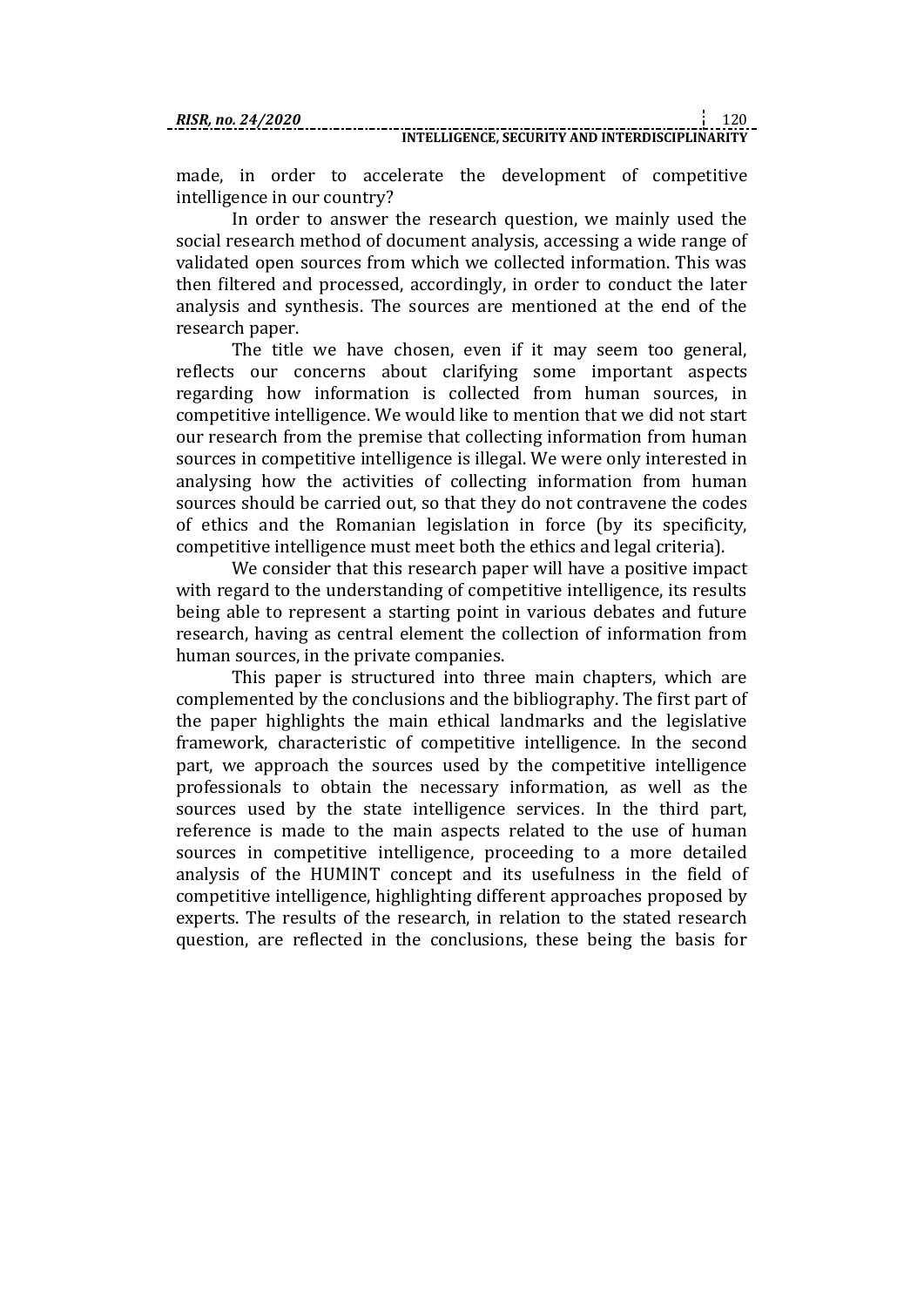1

formulating several recommendations to the competitive intelligence professionals.

## **Competitive Intelligence: legal aspects**

In Romania, the competitive intelligence activity is not delimited by laws or regulations, this being considered unnecessary, until recently. No less important, however, given that competitive intelligence also involves the collection of various information, aimed at obtaining actionable intelligence products, special attention should be paid to the way in which the collection activities are carried out. Like other business practices, competitive intelligence must be conducted in compliance with applicable Romanian legislation and professional ethics.

Next, we would like to mention the main ethical benchmark of competitive intelligence, as well as to make a brief analysis of the national legislation in force, relevant to both public and private companies, in order to identify the key elements to be considered by any person carrying out competitive intelligence activities in Romania.

With regard to the professional ethics, in competitive intelligence, The SCIP Code of  $E$ thics<sup>1</sup> is an important benchmark and mentions the following guidelines: "to continually strive to increase the recognition and respect of the profession; to comply with all applicable laws, domestic and international; to accurately disclose all relevant information, including one's identity and organization, prior to all interviews; to avoid conflicts of interest in fulfilling one's duties; to provide honest and realistic recommendations and conclusions in the execution of one's duties; to promote this Code of Ethics within one's company, with third-party contractors and within the entire profession; to faithfully adhere to and abide by one's company policies, objectives and guidelines". (SCIP, n.d.)

Referring to our national legislation, we note that not much effort has been made, so far, to analyse the main elements of legislation to be considered in the practice of competitive intelligence, especially

<sup>1</sup> Strategic & Competitive Intelligence Professionals – a global society of strategic and competitive intelligence professionals.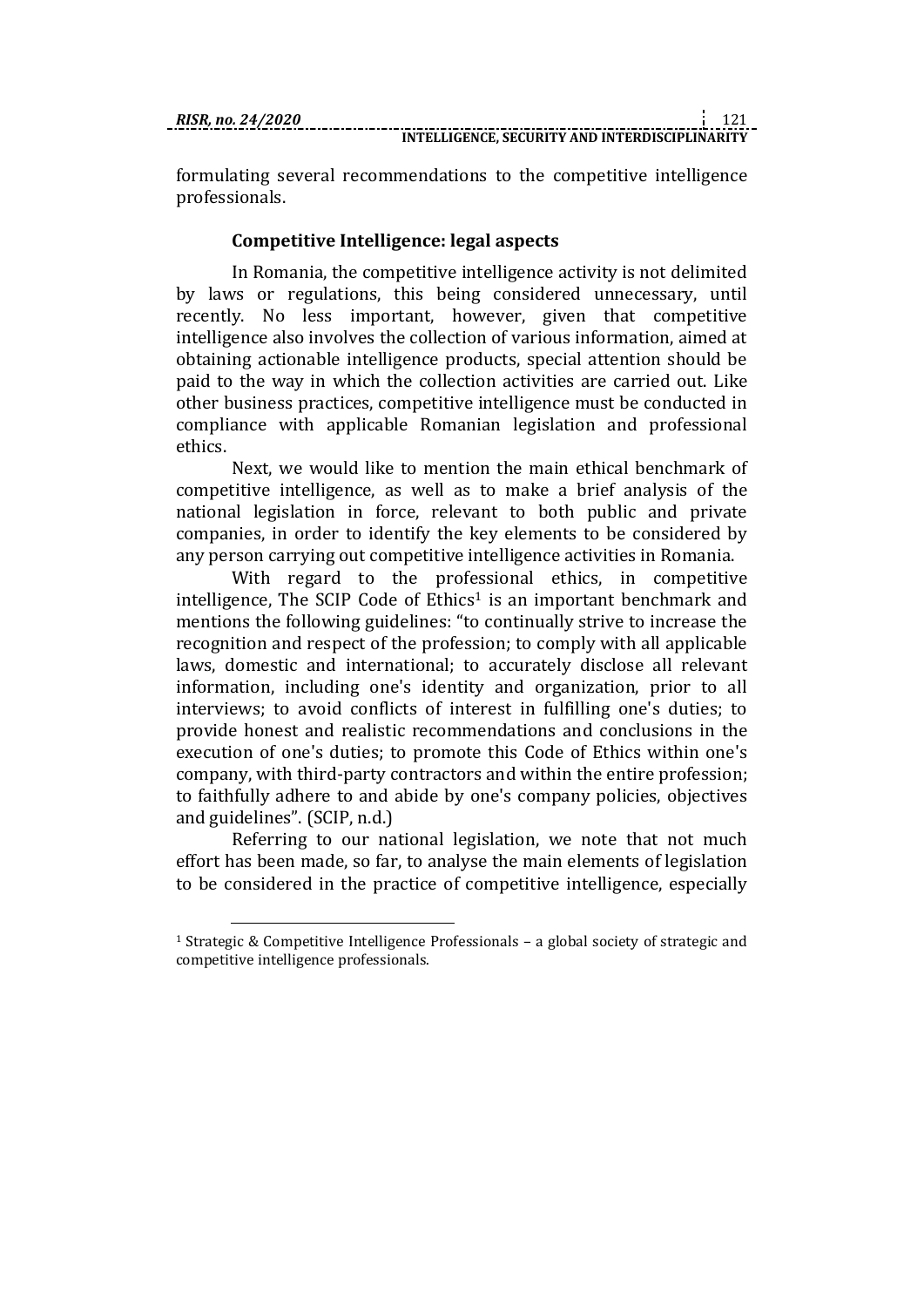when we refer to the collection of information from human sources. Therefore, we would like to try to identify these elements.

For a start, we should emphasize that from a competitor's point of view, the information of interest, planned to be collected, could be a publicly available one or a confidential one, such as a trade secret (whose obtaining is unlawful, without the consent of its rightful owner, as it is not meant to be publicly available).

A trade secret could be defined as know-how or business information that is not widely known, being undisclosed and intended to remain confidential. (Directive (EU) 2016/943, 2016)

In order for any piece of information to be protected as a trade secret, it must meet the following conditions: it must be a secret, meaning that it is not known or accessible to many people; it must have a commercial value; it must be the subject to protection measures, in order to maintain its secrecy. (European IPR Helpdesk, n.d.)

It is a well-known fact that crime presupposes the existence of intent. According to the article 16 of the new Criminal Code, the following are provided regarding guilt:

"(1) The action is an offense if committed under the form of guilt required by the criminal law.

(2) Guilt exists when an offense is committed with direct intent, with basic intent or with oblique intent.

(3) An action is committed with direct intent when the perpetrator:

> a) can foresee the outcome of their actions, in the expectation of causing such outcome by perpetrating the act;

> b) can foresee the outcome of their actions and, while not intending to produce it, nevertheless accepts the likelihood that will occur.

(4) An act is committed with basic intent when the perpetrator:

a) can foresee the outcome of their actions but does not accept it, believing without reason that such outcome will not occur;

b) does not foresee the outcome of their actions, although they should and could have foreseen it.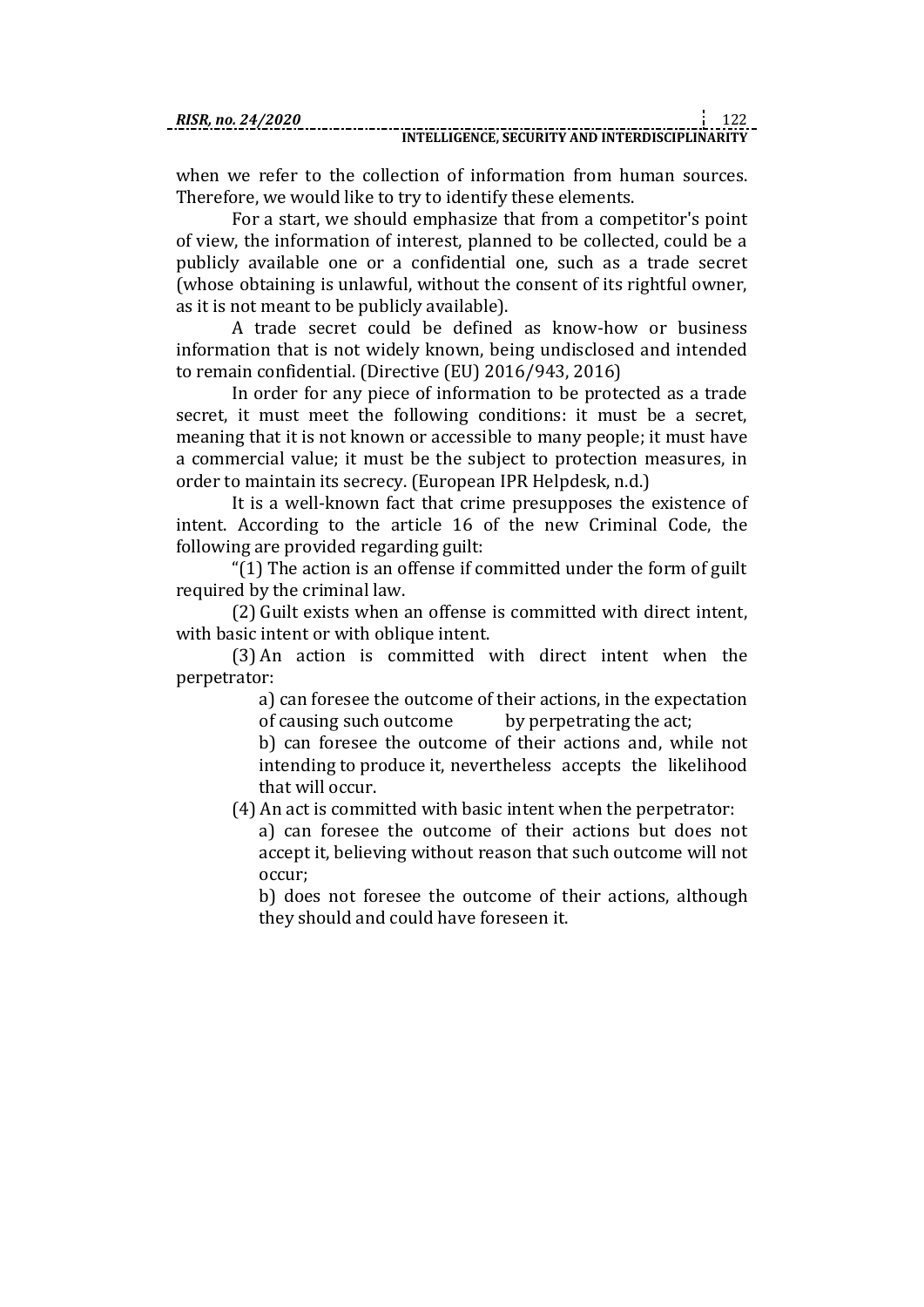(5) Oblique intent exists when an act, consisting of a deliberate

action or inaction, produces unintended more serious consequences and is attributable to the perpetrator.

(6) The act consisting of an action or inaction shall constitute an offense when committed intentionally. The act committed with basic intent constitutes an offense only when the law expressly establishes it as such." (Criminal Code, 2009)

From the Criminal Code perspective, the intention can be substantiated if different entities, such as the competitors of a company, plan and carry out activities of collecting information of interest, with secret or confidential character, regarding a target company.

Trying to identify the most important legislative provisions, related to the field of competitive intelligence, following a brief analysis of the relevant Romanian legislation, we chose to focus on the following: *Constitution of Romania* (1991), as amended and supplemented; Law no. 31/1990 on companies, as amended and supplemented; Law no. 11/1991 on combating the unfair competition, as amended and supplemented; Law no. 51/1991 on the national security of Romania, amended by Law no. 187/2012, republished, under art. 107 (3) From the Law no. 255/2013; Law no. 14/1992 on the organization and operation of the Romanian Intelligence Service, as amended and supplemented; Law no. 8/1996 on copyright and neighbouring rights, as amended and supplemented; Law no. 21/1996 of competition, amended and supplemented by Law no. 149/2011 and Law no. 347/2015 on approving Government Emergency Ordinance no. 31/2015; Law no. 84/1998 on marks and geographical indications, republished; Law no. 298/2001 on the amendment and supplementation of Law no. 11/1991 on combating the unfair competition; Law no. 324/2003 on approving Government Emergency Ordinance no. 57/2002 on scientific research and technological development, amended and supplemented by Government Emergency Ordinance no. 6/2011; Law no. 506/2004 on the processing of personal data and the protection of privacy in the electronic communication sector, that transposes Directive 2002/58/CE of the European Parliament and of the Council of 12 July 2002 concerning the processing of personal data and the protection of privacy in the electronic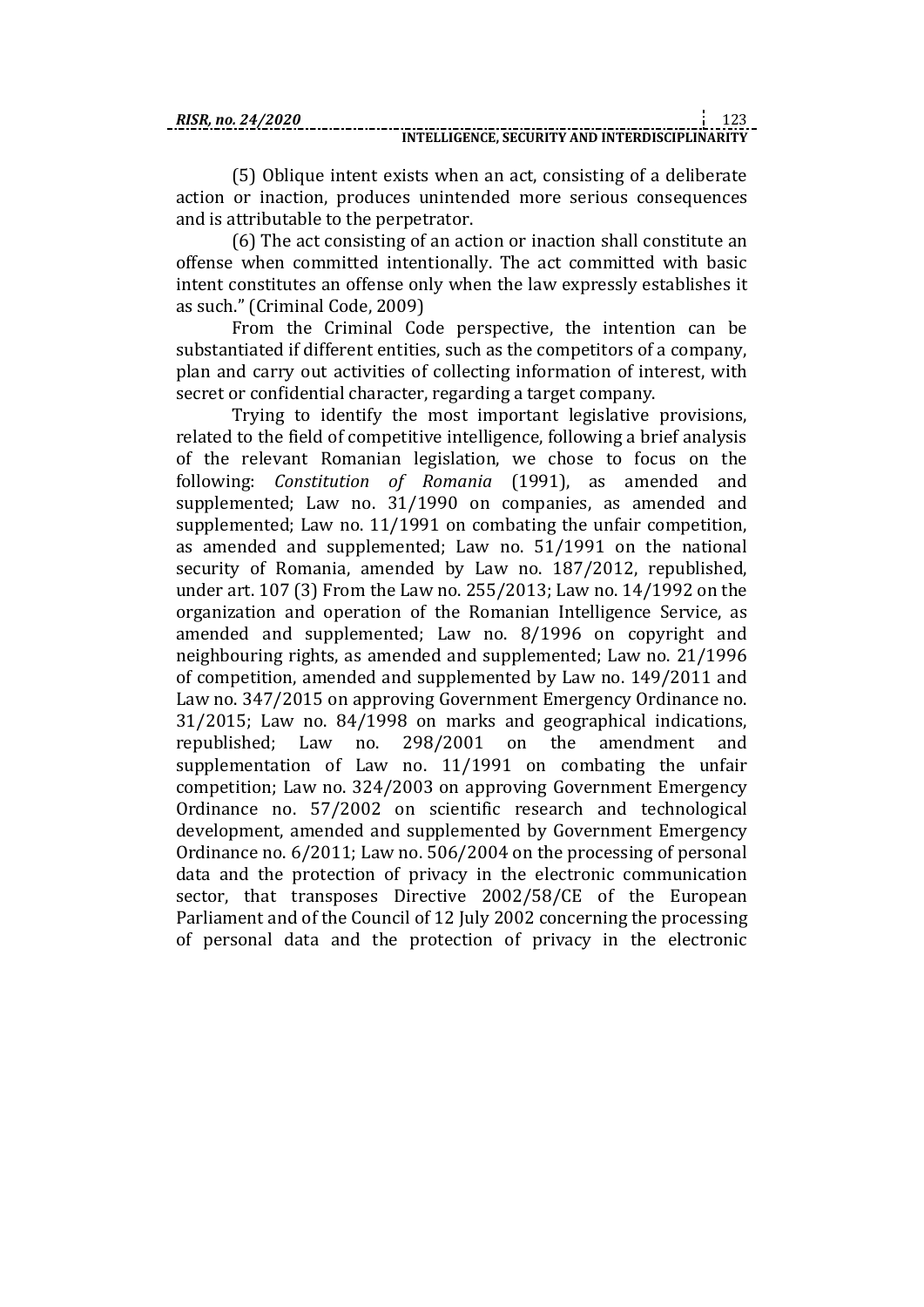communications sector (Directive of privacy and electronic communications), amended and supplemented; Law no. 535/2004 on prevention and combating terrorism, as amended and supplemented by Law no. 187/2012, Law no. 255/2013, Government Emergency Ordinance no. 78/2016 and Law no. 58/2019; Order no. 1.832/856/2011 on the amendment to the classification of occupations in Romania – Level of Occupation (six characters); Law no. 190/2018 on implementing measures to Regulation (EU) 2016/679 of the European Parliament and of the Council of 27 April 2016 on the protection of natural persons with regard to the processing of personal data and on the free movement of such data, and repealing Directive 95/46/EC (General Data Protection Regulation); Government Emergency Ordinance no. 25/2019 on the protection of undisclosed know-how and business information (trade secrets) against their unlawful acquisition, use and disclosure, as well as on the amendment and supplementation of legislation, that transposes Directive 2016/943/EU of the European Parliament and of the Council of 8 June 2016 on the protection of undisclosed know-how and business information (trade secrets) against their unlawful acquisition, use and disclosure.

Analysing the content of the above mentioned laws and regulations, several key elements have emerged, considering that they must be taken into account, by any person who carries out competitive intelligence activities, in Romania. The key elements we found have been summarized, among which we would like to mention the following: "the right to information shall not be prejudicial to the measures of protection of young people or national security", as mentioned in Art. 31 (3) of the Constitution of Romania (Constitution of Romania, 1991); all the carried out activities must comply with the General Data Protection Regulation; the disclosure, collection or use of trade secrets by third parties, as a result of a commercial or industrial espionage action, which infringes a legal person, is illegal and is punishable (Law no. 298, 2001); the attainment of a trade secret, as well as its use or disclosure, without the consent of its rightful owner is illegal (Government Emergency Ordinance no. 25, 2019); the attainment, use or disclosure of a trade secret is unlawful if the person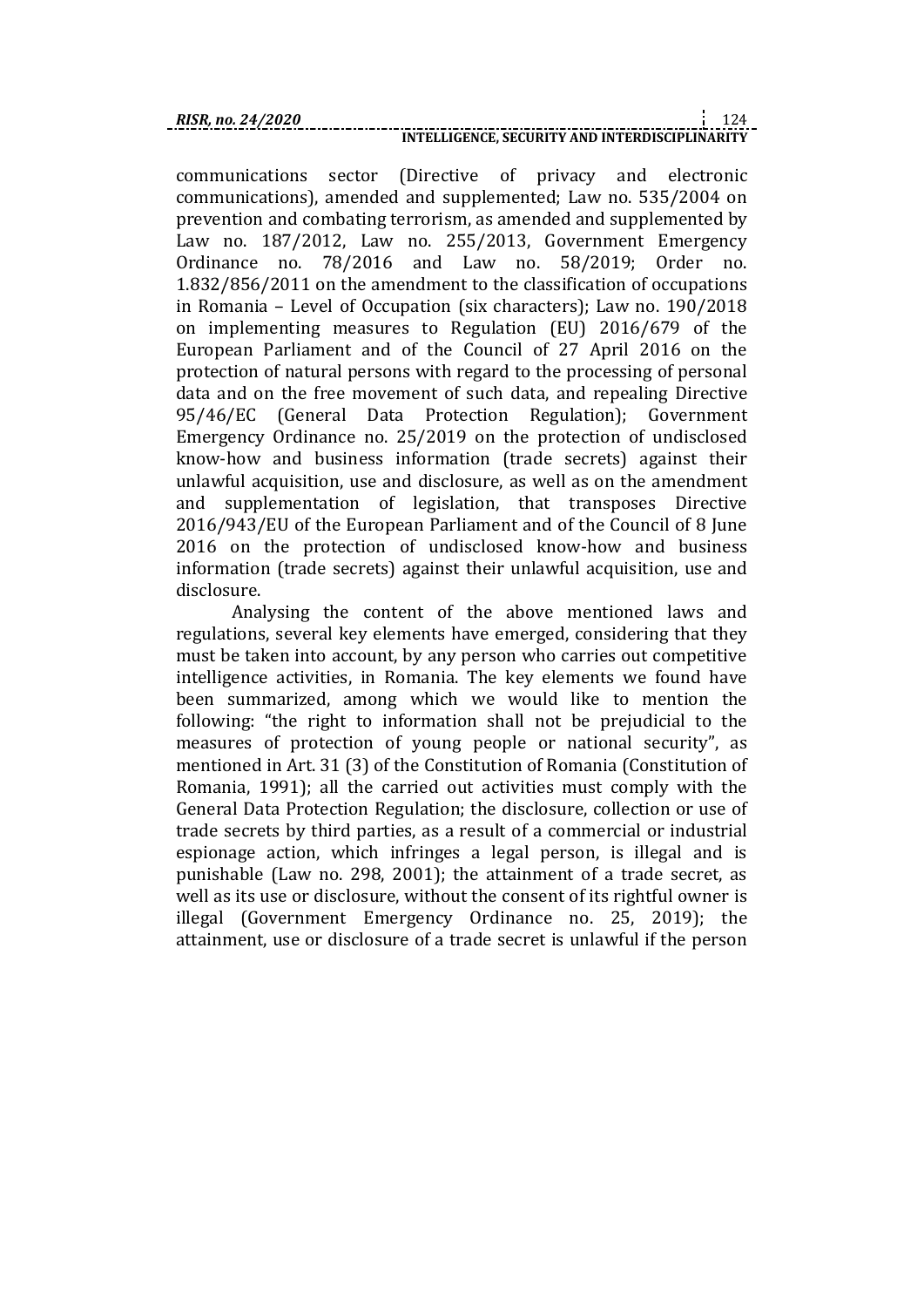acquiring the trade secret knew or should have been aware that the trade secret was obtained from a person who was not allowed to disclose that trade secret. (Government Emergency Ordinance no. 25, 2019)

## **Sources of information in competitive intelligence**

Most business people use competitive intelligence responsibly, in compliance with applicable laws and codes of ethics. It is well known that competitive intelligence is incompatible with the following ways of collecting information, deeply illegal, which must be strictly avoided by everyone, the list being not limited to: violation of individuals' privacy and the infringement of their fundamentals rights; blackmail and various types of threats; corruption of civil servants or competition employees; illegal entry into the spaces where the competitors carry out their daily activity or into their employees homes, in order to gather information; phishing; wiretapping etc.

Unfortunately, there is still an ongoing confusion regarding the term competitive intelligence, which is sometimes considered synonymous with espionage. In order to clarify things, it should be noted that competitive intelligence activities take place in full legality and in accordance with the ethical principles, having nothing in common with espionage, which is unethical, being a crime, according to the Criminal Code.

Without going into too much detail, we will continue by briefly referring to the competitive intelligence sources, comparing them with the ones used by the governmental intelligence agencies. According to the Explanatory Dictionary of the Romanian Language, the term source is defined as "the place where information or a novelty emanates" (Romanian Academy, 2016, p. 1191).

Regarding government intelligence, the sources of information can be divided into the following main categories: secret sources (HUMINT and TECHINT) and open sources (OSINT), non-secret. Although the use of HUMINT is being often invoked, mostly by foreign experts, competitive intelligence is not using secret sources, but open sources (to obtain secondary or primary information).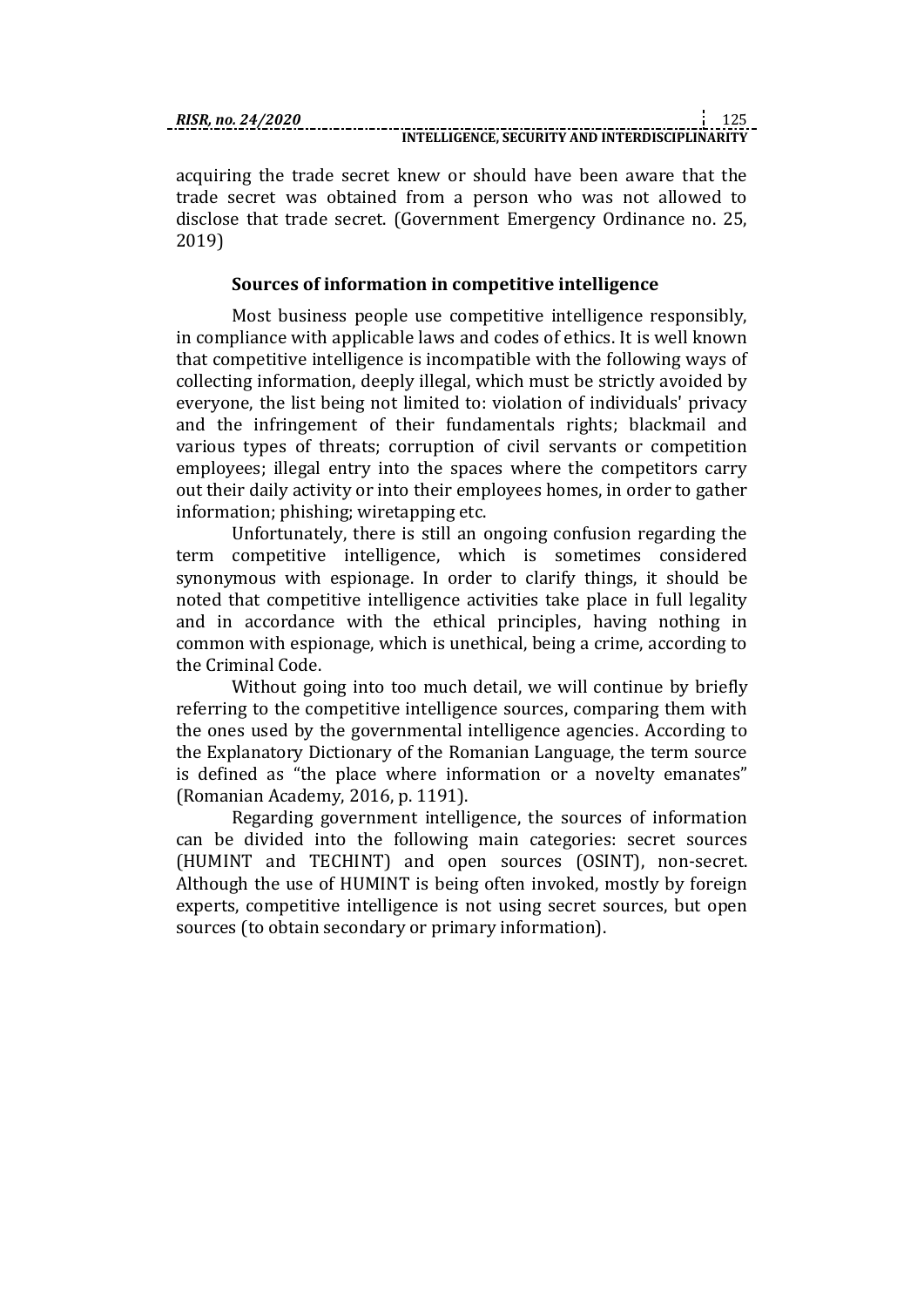## **INTELLIGENCE, SECURITY AND INTERDISCIPLINARITY**

Presently, there are different approaches in regard with secondary and primary sources of information. Generally speaking, the secondary sources used in competitive intelligence can be represented by traditional media, new media, grey literature, books, official reports, brochures, conferences, academic papers, images from commercial satellites etc., while the primary sources being used are generally represented by non-secret human sources, original documents publicly available etc.

We would like to point out that some categories of sources can be both primary and secondary sources (UNSW Library, n. d.). Primary sources are those that have not been altered and have not been edited (e.g. speeches, telephone interviews, press releases etc.), while secondary sources have been edited, in various ways (e.g. newspaper articles, magazines etc.). (Cook, Cook, 2000, p. 39)

Reviewing the different categories of open sources, the Open Source Centre also mentions the press conferences or the conferences and symposia in professional or academic settings (Open Source Centre, n.d.), that can represent both secondary sources and primary sources. The information obtained from these categories of open sources could be also primary information (for example, the public information obtained by an investigative journalist to the question he asked a person that is holding a press conference).

Jay Liebowitz shows us that the primary sources used in competitive intelligence can be individuals, data sets or various documents, noting that interviewing people at fairs and exhibitions or conferences can prove useful. As for secondary sources, they are described either as the person who knows the individual who holds the information of interest, or as an article in a newspaper, a report on a particular industry, or someone quoting someone else. (Liebowitz, 2006, p. 60)

The primary sources used in competitive intelligence are the sources from which first-hand information is collected. Larry Kahaner gives examples the CEO of a company, the president, a governmental agency, or another person who has access to the right information. (Kahaner, 1996, p. 53) "Human intelligence is derived from human sources". (Interagency OPSEC Support Staff, 1991)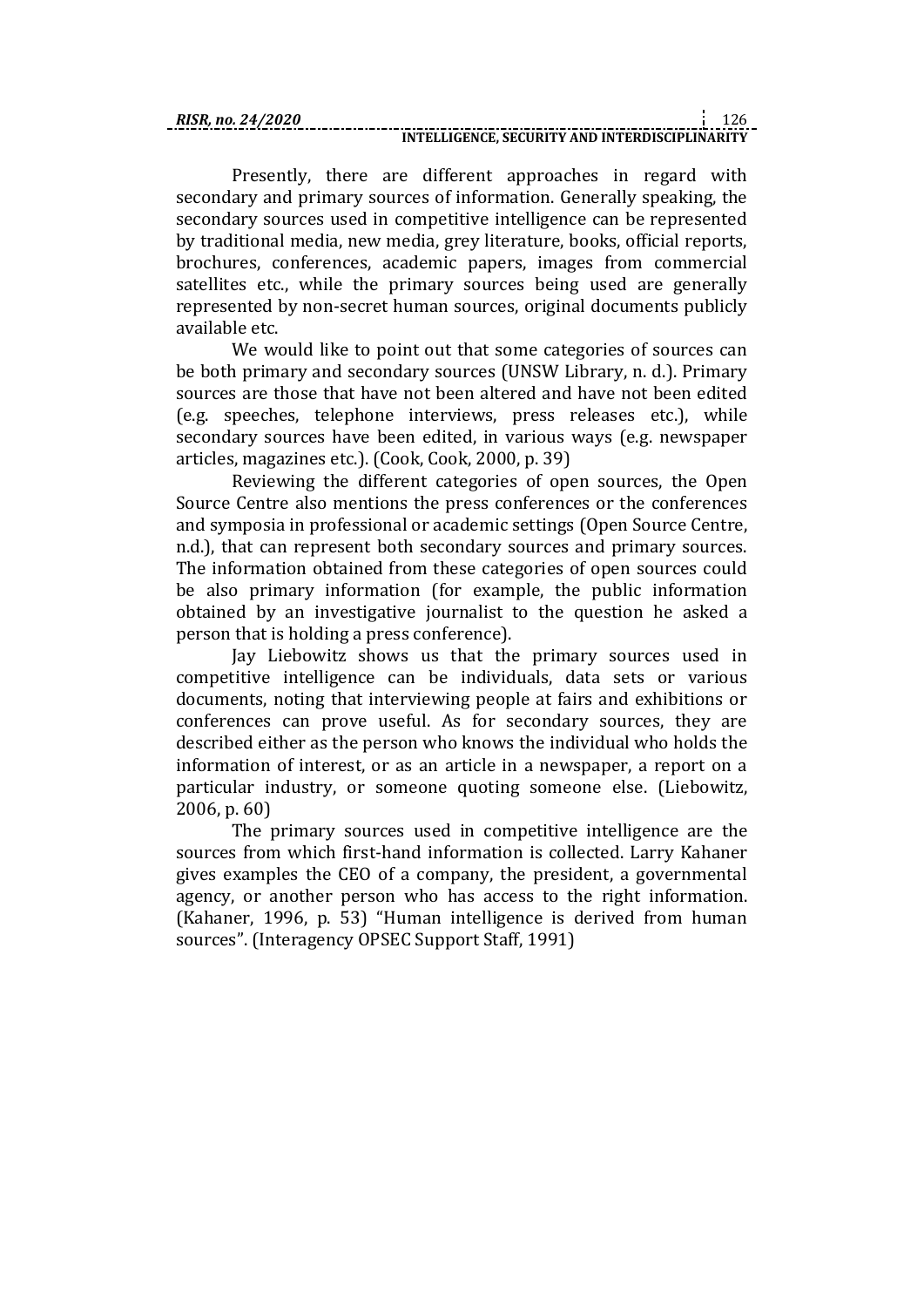## **INTELLIGENCE, SECURITY AND INTERDISCIPLINARITY**

Ionel Nitu describes HUMINT as "the use of secret human sources" (Niţu, 2012, p. 37). Secret human sources are people who provide information that is generally not intended for the general public. Among the possible secret human sources are intelligence officers, agents (spies), military attachés, soldiers, emigrants, tourists, war deserters, prisoners, dissidents etc. (Petrescu, 2011, p. 168)

Peter Gill and Mark Phythian emphasize that intelligence operates with both secret and open sources, HUMINT being part of the secret sources category. (Gill, Phythian, 2011, p. 64) Various competitive intelligence practitioners invoke the use of HUMINT, without making certain clarifications, which would eliminate the uncertainties regarding the legality of these approaches, which can end up by creating the false impression that competitive intelligence is synonymous with espionage, when, in fact, competitive intelligence is a legal activity, useful to the business environment. Next we will show why this can happen.

Abram Shulsky and Gary Schmitt put the equal mark on gathering information from human sources, espionage and HUMINT. (Shulsky, 2006, p. 35) Mark Lowenthal highlights that HUMINT means espionage (Lowenthal, 2003, pp. 74-77), involving the manipulation of other human beings as potential sources of information (Lowenthal, 2003, p. 211).

Sergiu Medar and Cristi Lăţea point out that, from a theoretical point of view, HUMINT represents "the information obtained by specially prepared and trained personnel by exploiting human sources, officially, semi-officially or unofficially (clandestinely), through informants, collaborators or agents (spies)" (Medar, Lătea, 2007, p. 46).

As for the intelligence officers, who work for the intelligence services, they often act under the cover of employees of embassies, consulates, consular offices, business missions or official diplomatic activities. (Petrescu, 2011, p. 168) Stan Petrescu claims that there is an unwritten law "according to which intelligence officers and military attachés may carry out clandestine activities, on their own, to collect information." (Petrescu, 2011, p. 169)

Although for the general public HUMINT collection remains synonymous with espionage and clandestine actions, most of it is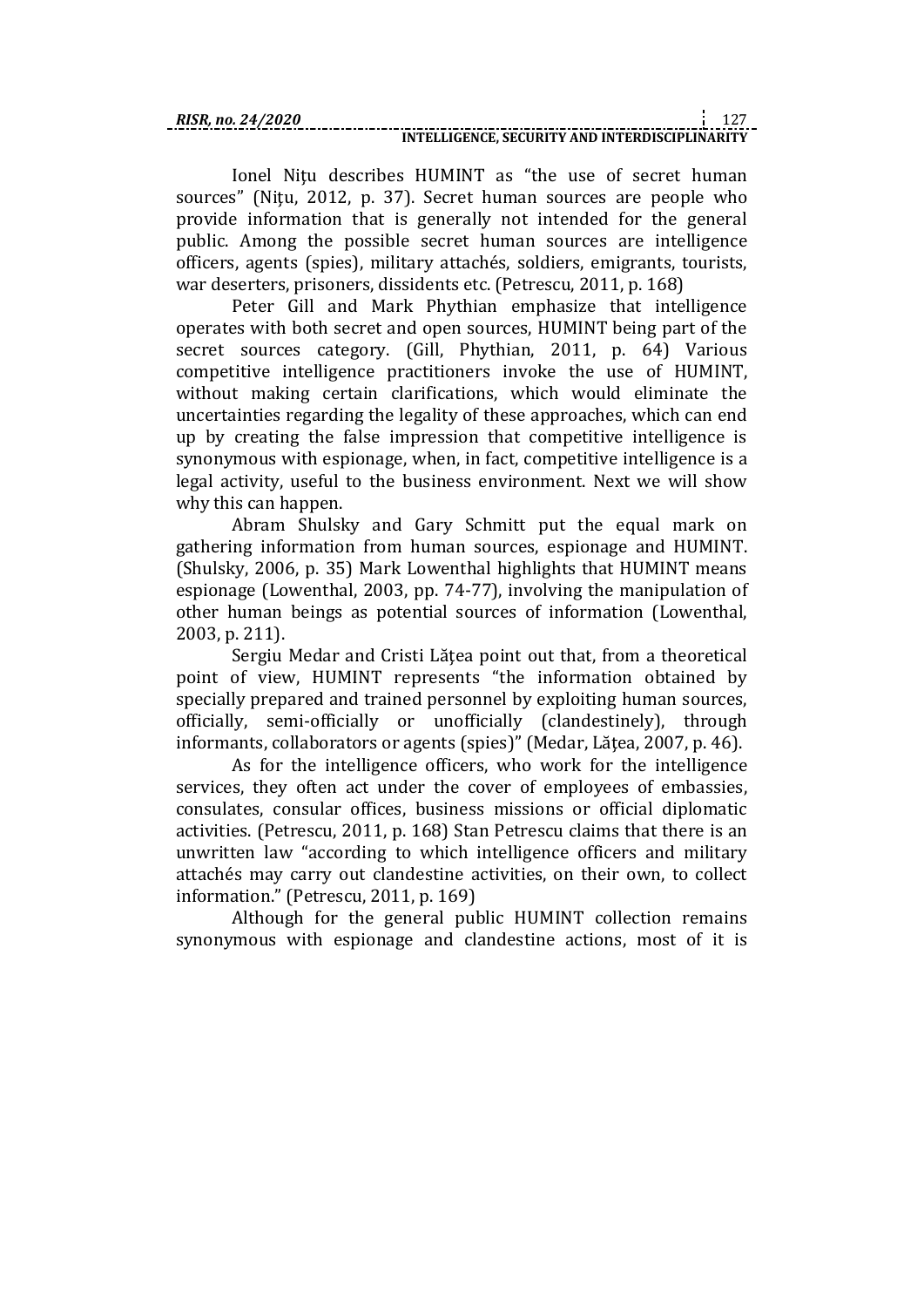actually being conducted "by overt collectors, such as diplomats and military attachés". (Operations Security, n.d.)

In turn, TECHINT (Shulsky, Schmitt, 2008, p. 35), technical sources (secret) could provide information in addition to or as a substitute for information from human sources and/or open sources, the collection of information from these sources being done "without the knowledge, agreement or cooperation of the targets." (Petrescu, 2011, p. 65)

Regarding OSINT, Ionel Nitu defines it as "the collection of information from open, public sources, with unregulated access, official or unofficial" (Nitu, 2012, p. 37). Edward Waltz describes the main categories of intelligence sources, dividing them in terms of access and means of collection, OSINT being openly accessible sources, the collection of information from these sources being done by human and technical means. (Waltz, 2003, p. 36) According with NATO, there are four main categories of open sources: open source data (OSD), open source information (OSIF), open source intelligence (OSINT), and open source intelligence validated (OSINT-V). (NATO, 2001, pp. 2-3)

In general, the use of human sources is characteristic to the field of social research, characterized by transparency, in which the application of questionnaires, conducting qualitative interviews, using focus groups, etc., manages to provide answers, scientifically valid, to various research questions. Under these conditions, it is natural for human sources to be also considered in the field of intelligence, even if the methods and techniques that are used to obtain information are more comprehensive.

There is still certain confusion about HUMINT and OSINT, with some people mistakenly believing that the use of human sources is only characteristic to HUMINT. Next, we will show that, to a certain extent, human sources are also characteristic for OSINT (as opposed to HUMINT, in OSINT we are only referring ourselves to non-secret human sources).

Among the open sources mentioned by the NATO Open Source Intelligence Handbook are the open human sources, more precisely, various experts and observers. "The ultimate open source is a human expert or human observer with direct experience. (…) The human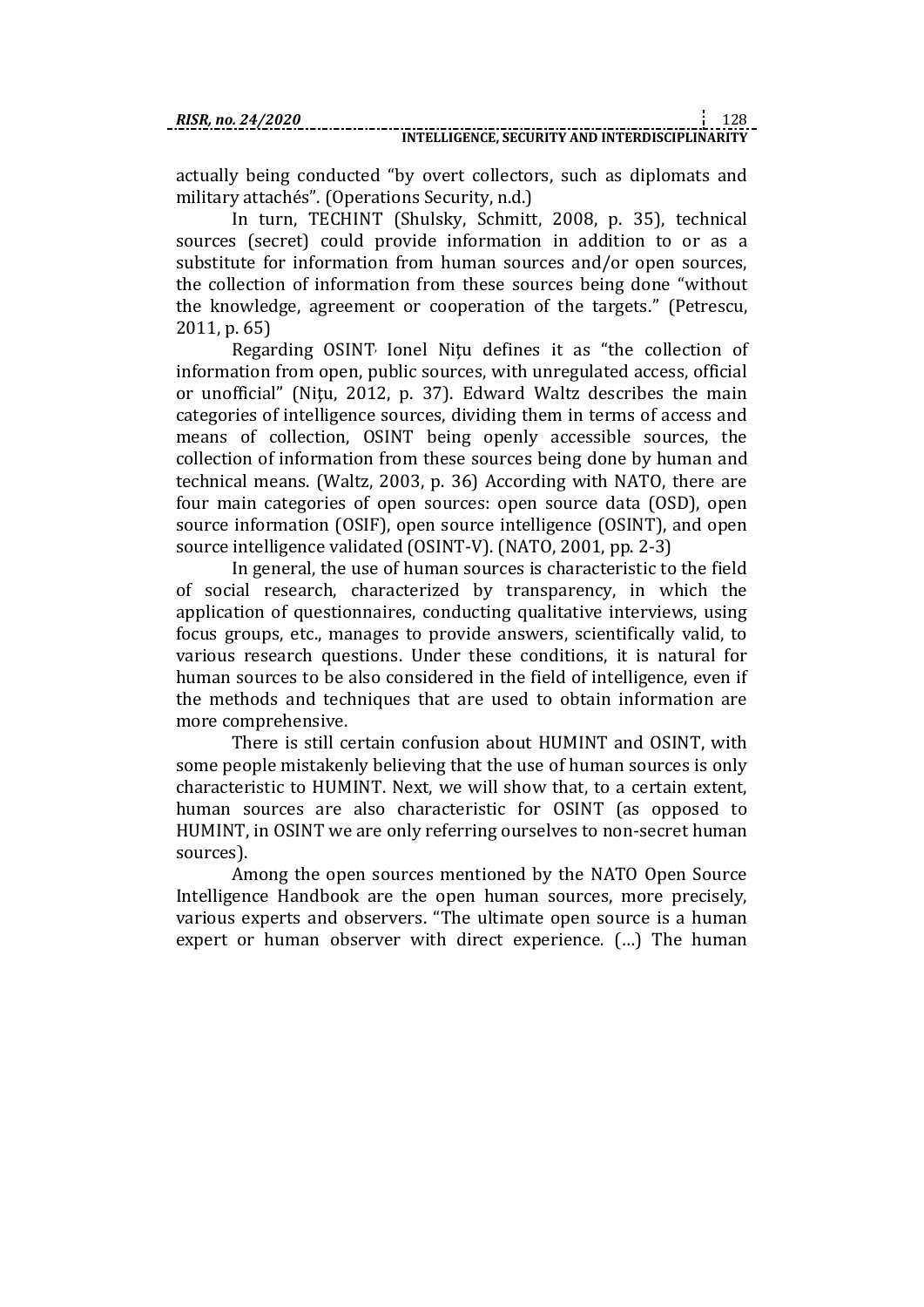expert is often the most efficient and the most inexpensive means of creating new open source intelligence that is responsive to a specific requirement from the commander or his staff". (NATO, 2001, p. 9)

Stephen Mercado noted that the sharp development of OSINT is transforming the world of intelligence, with the advent of open versions of the covert arts of human intelligence (HUMINT), aerial imagery (IMINT) and signal intelligence (SIGINT). (Mercado, 2004, p. 47)

Practically, OSINT extends to areas of HUMINT, IMINT and SIGINT (Mercado, 2004, p. 48), pervading "all of the collection disciplines", as evidenced by Mark M. Lowenthal, which also stated that today information can be collected including by elicitation, by ordering images from commercial satellites and by "using software to conduct traffic analysis". (Lowenthal, 2001, p. 62) Regarding competitive intelligence, David Jimenez specifies that it is based on open sources, also mentioning the employee interviews, as an example (Jimenez, 2005, p. 171).

With reference to open source data, Robert David Steele also mentions oral debriefing or another form of information, from a primary source. (Steele, 2007, p. 131)

Considering the open sources of information, the same expert mentions the following general categories: traditional mass-media, different commercial online sources, gray literature, overt human experts, commercial imagery and geospatial information, and the Internet. (Steele, 2007, p. 138)

In turn, Ion Călin also includes the human sources (observers, researchers etc.) in OSINT. Basically, the main categories of open sources mentioned by Ion Călin are represented by the traditional media, the Internet, the "grey" literature, the human sources (n. a. nonsecret), and the commercial satellites. (Călin, 2015, p. 193)

Ion Călin mentions that the human sources he is referring to should not be confused with the human sources specific to the intelligence activity (HUMINT). (Călin, 2015, p. 196)

Regarding their value and credibility, Ion Călin appreciates the fact that the information collected from open sources have at least the same value as that derived from classified ones. (Călin, 2015, p. 193)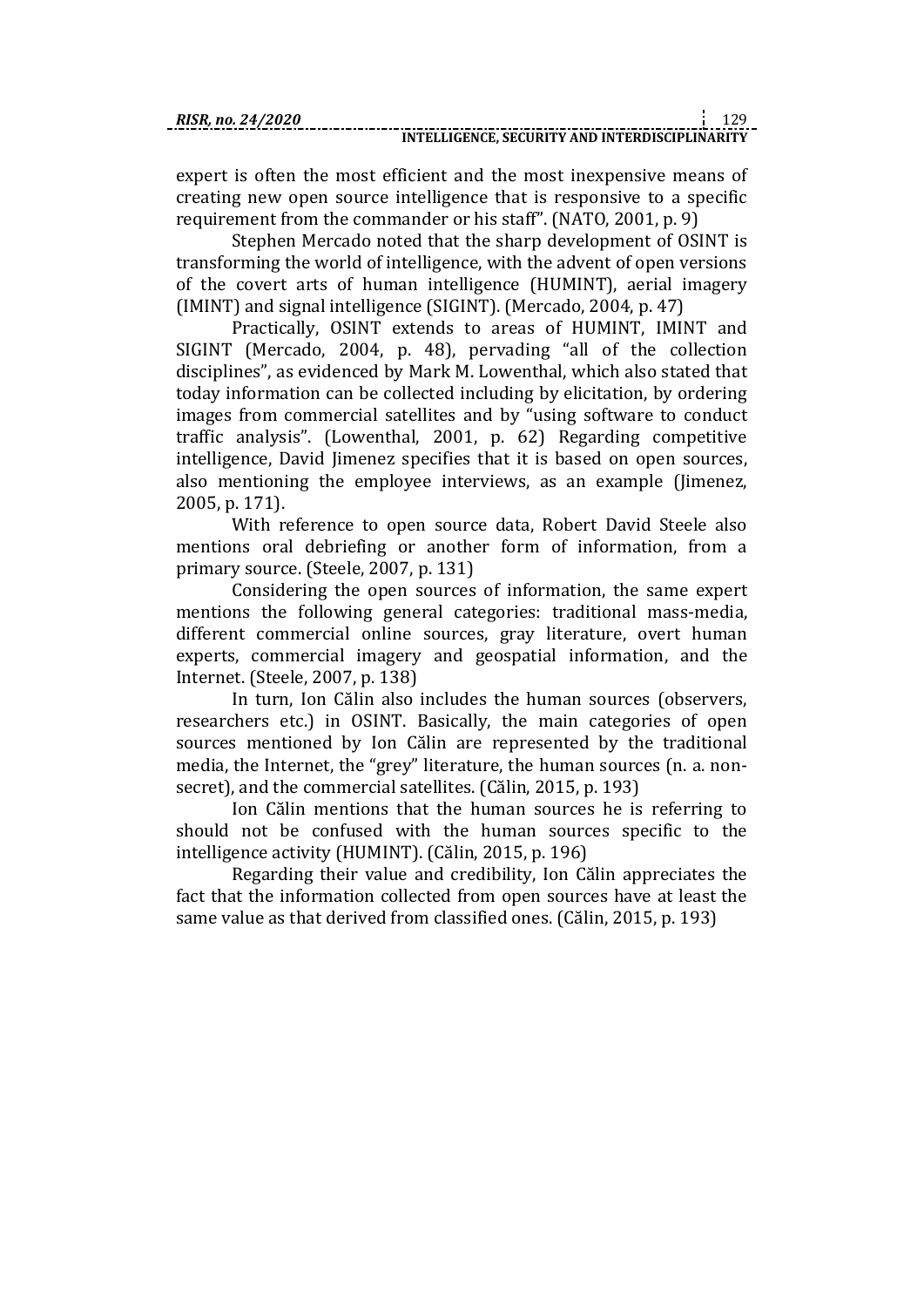Non-secret human sources are those human sources from which information is obtained for the general public. Non-secret human sources include observers, researchers, "government officials, librarians, archivists, investigative journalists, accredited reporters from governmental institutions, employees of non-governmental organizations." (Călin, 2015, p. 193) At the same time, we consider that public relations experts, academic experts, business people, including specially trained staff to represent companies, at trade fairs and exhibitions, sales staff, customers and their competitors etc., can be also added to the list.

Abram Shulsky and Gary Schmitt (2006, p. 35) include the collection through diplomatic contacts in open sources. Taking into account all these elements, noting the diversity of the available open sources, we can deduct that, in competitive intelligence, the use of the term "HUMINT" cannot be accepted unconditionally, being necessary more clarifications, at least from the legal perspective of our country.

Given the controversies related to the use of primary sources, in competitive intelligence, we will further refer to some aspects related to the use of human sources.

# **Human sources in competitive intelligence**

In competitive intelligence, the use of secondary sources is predominant. No less important, there are opinions that support the idea of using the primary sources, on a larger scale, also by making reference to HUMINT.

One of the people who support this approach is Nir Kaminer, Head of Competitive Intelligence T-Systems International GmbH, and Germany. He considers that although secondary information, used in competitive intelligence activity, already proved its effectiveness, its exclusive use can lead to the loss of the distinctive advantage companies are looking for, believing that it can also be accessed by competitors, as it's not exclusive. (Institute for Competitive Intelligence, 2017)

In this respect, Nir Kaminer is of the opinion that the primary information (obtained from primary sources) makes the difference, not being accessed by everyone. He considers that the information collected and analysed, using HUMINT (through direct contact with human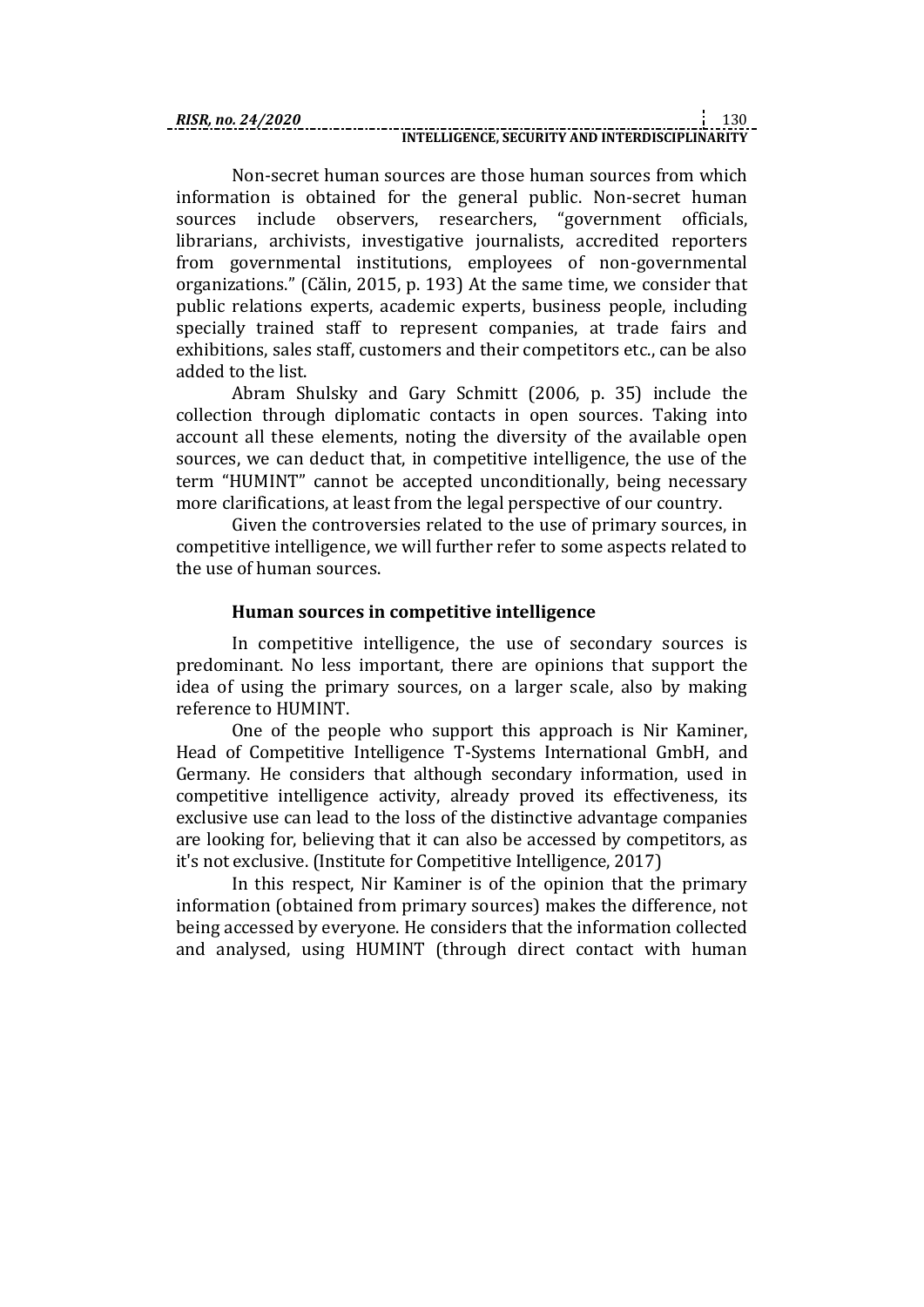sources, previously identified, with whom is made conversation), is effective in competitive intelligence, helping businesses to win. Regarding the practices to be avoided when using HUMINT, Nir Kaminer only mentions that it should be borne in mind that "the same situation does not happen within your own organization", emphasizing the importance of communication with employees, in terms of taking all the necessary precautions, in relation to what they communicate to others, in order to avoid the undesirable information leaks. (Institute for Competitive Intelligence, 2017)

Internationally, the private companies choose either to organize their competitive intelligence functions internally, or to outsource them. The competitive intelligence function of a company may be developed in a separate department, included in one or more of the company's existing departments or assigned to one or more trained individuals. In the same time, the competitive intelligence function can be outsourced to various entities, such as freelancers, consulting firms, security companies, private intelligence agencies, private detective agencies and/or various developers of dedicated IT solutions.

Sometimes, the above mentioned entities employ former military people, including former military intelligence personnel, being able to conduct intelligence operations anywhere in the world, being able to access even hidden (n. a. protected) information or personal information, as mentioned by W.E.P.A. Agency, for example. (W.E.P.A. Agency, n.d.)

We consider it to be self-evident that what it is legal in other countries it is not necessarily legal in Romania. Therefore, before starting a new activity, following any other existing foreign model, from elsewhere, all the relevant Romanian legislation should be studied, with a focus on the possible legal implications of the carried out activities, also taking into account the European Union legislation, where applicable.

Taking into account that we gave examples from other countries, referring to the possibility of accessing the competitive intelligence services, offered by different external entities, to various companies on the Romanian market, or to companies that are aiming entering this market in the future, concerning HUMINT, without referring to a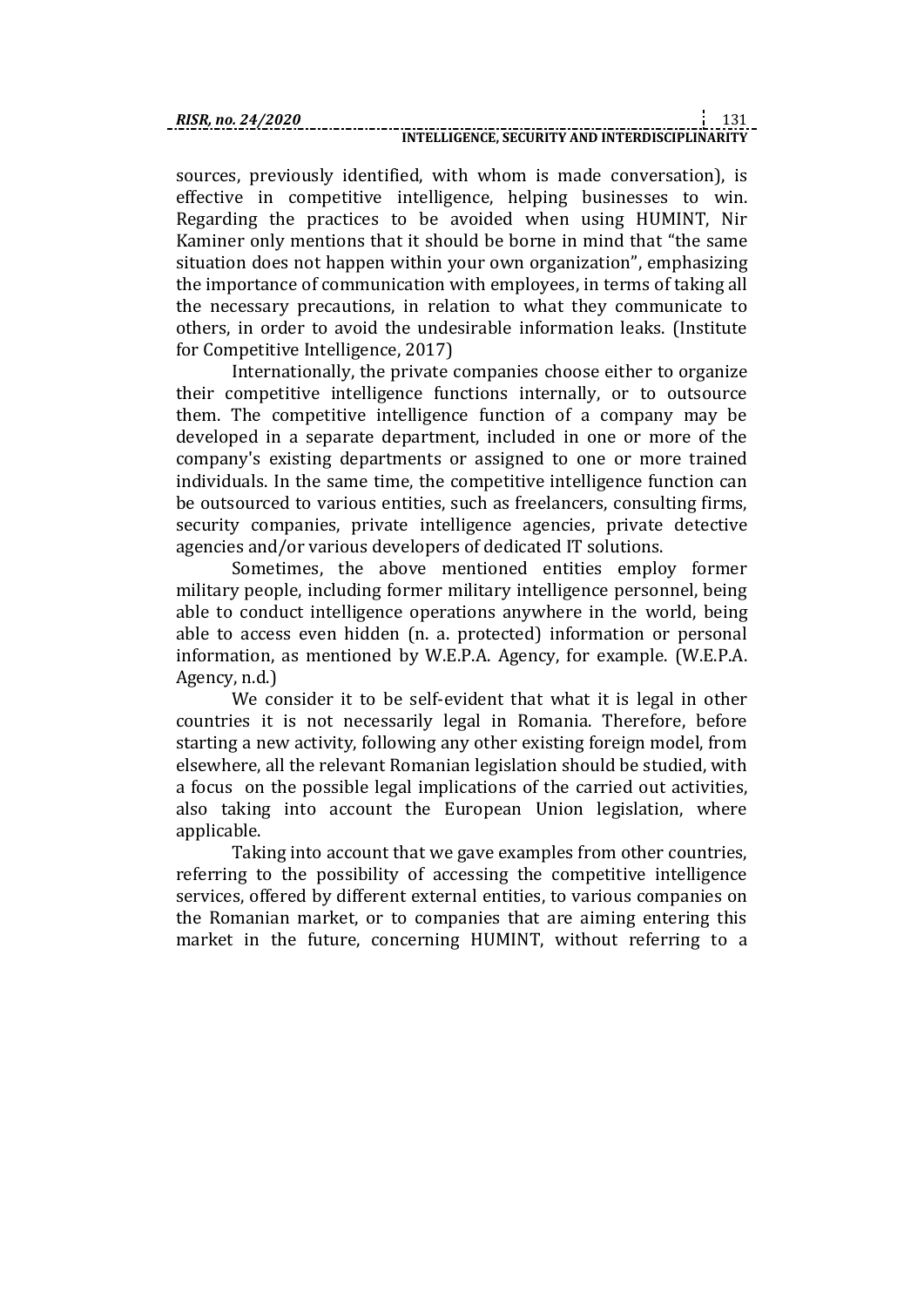specific case, we consider that we should ask ourselves the following question: "Who guarantees that a foreign entity, such as a private intelligence agency, for example, that is also specialized in competitive intelligence, complies with our national legislation, when collecting information, on Romanian territory"?

In this regard, we would like to highlight a few more conceptual approaches of HUMINT. The CIA defines HUMINT as any information that can be collected from human sources. HUMINT collection is done by clandestinely obtaining photographs or other documents, by collecting overtly by different people overseas, by debriefing of foreign nationals and citizens traveling abroad, as well as by official contacts with foreign governments. (CIA, 2010)

From a certain perspective, HUMINT can be also used in business, but without aiming to obtain secret or confidential information, including trade secrets. A study by Alisa Rubin Peled and Haim Dror, found that corporations could use HUMINT (seen as "counter-terror intelligence techniques based on human sources") to identify patterns of corporate-wide fraud, rather than target individual perpetrators, and educate employees about the information they can share with others. (Peled, Dror, 2010, pp. 320-331)

In turn, trying to define HUMINT, Larry Kahaner briefly refers to it as "what someone tells you", giving examples from the business world such as what salespeople tell their managers about customers, the rumours or notes taken by employees when attending public events, organized by competitors, such as the opening a new factory etc. (Kahaner, 1996, p. 80)

Robert M. Clark is mentioning that HUMINT could be collected clandestinely and overtly. (Clark, 2014, p. 50) Clark emphasizes the fact that in competitive intelligence, HUMINT is mostly done overtly (Clark, 2014, p. 51), noting that he does not state that this collection is totally made in this way, thus understanding that it is also made clandestinely, which is contrary to the Romanian legislation.

It should be noted that, more often than not, HUMINT is brought into discussions by mentioning the elicitation techniques. We should mention that elicitation could lead sometimes to different ethical and legal issues that should not be ignored, but treated responsibly.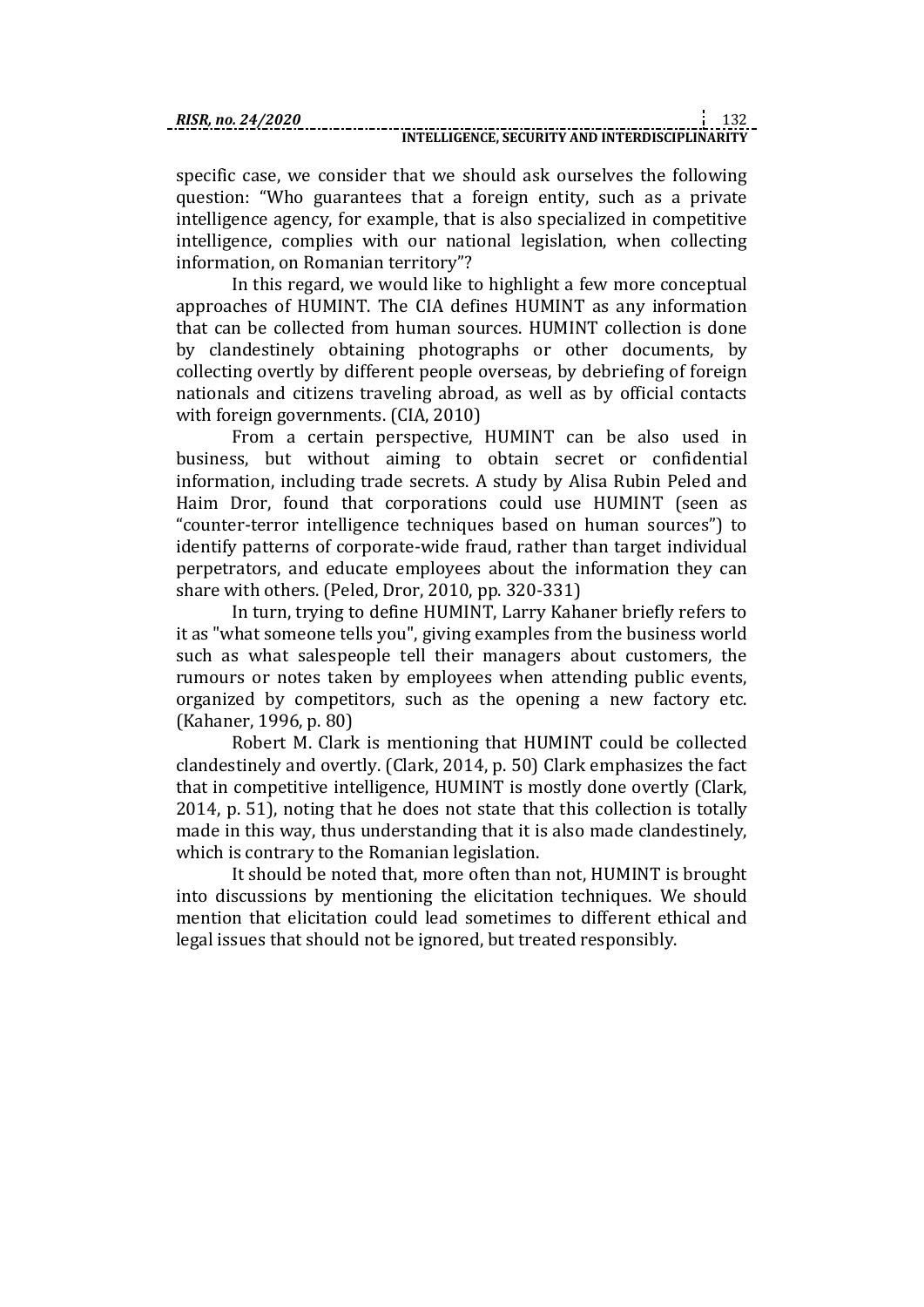In order to understand what we mean by that, we consider necessary to briefly mention the way in which elicitation is being defined, internationally.

One of the approaches belongs to Cliff Lansley, which defines elicitation as "a process used to draw out information from people, during a communication with a purpose, often without them realizing the elicitor's purpose for doing so". (Lansley, 2017) Lansley emphasizes that you should not abuse of elicitation, if it might harm others. (Lansley, 2017)

At the same time, Wayne N. Taylor defines HUMINT concept as "the subtle art of extracting information from another individual during an apparently normal and innocent conversation". (Taylor, 2010, p. 6) What is important to note is that Wayne N. Taylor further explains that the target of elicitation is the individual that "may or may not be willing to share the information and should not know that you're even interested in the information". (Taylor, 2010, p. 6)

We also consider it appropriate to present the way in which the FBI defines elicitation, as "the strategic use of conversation to extract information from people, without giving them the feeling they are being interrogated." (U.S. Department of Justice, n.d.)

Elicitation has very deep roots in the more or less recent history of Romania, being mainly related with the activity of secret services, an example of definition being the one proposed by the *National Council for the Study* of the *Securitate Archives* (NCSSA), more precisely, "the operative method of collecting information under the cover of a false identity". (N.C.S.S.A., n. d., p. 5)

From these definitions, it can be seen that, in general, elicitation is being used with the intention of extracting information of interest from a person who holds it, including information that the person would not disclose, voluntarily, in other circumstances, not being aware that he/she transmits information, without being shown any transparency, in relation to the aim pursued, being able to go as far as to use a false identity, if necessary, which contradicts not only the professional ethics, but also the national laws (especially, if the information of interest is secret or confidential).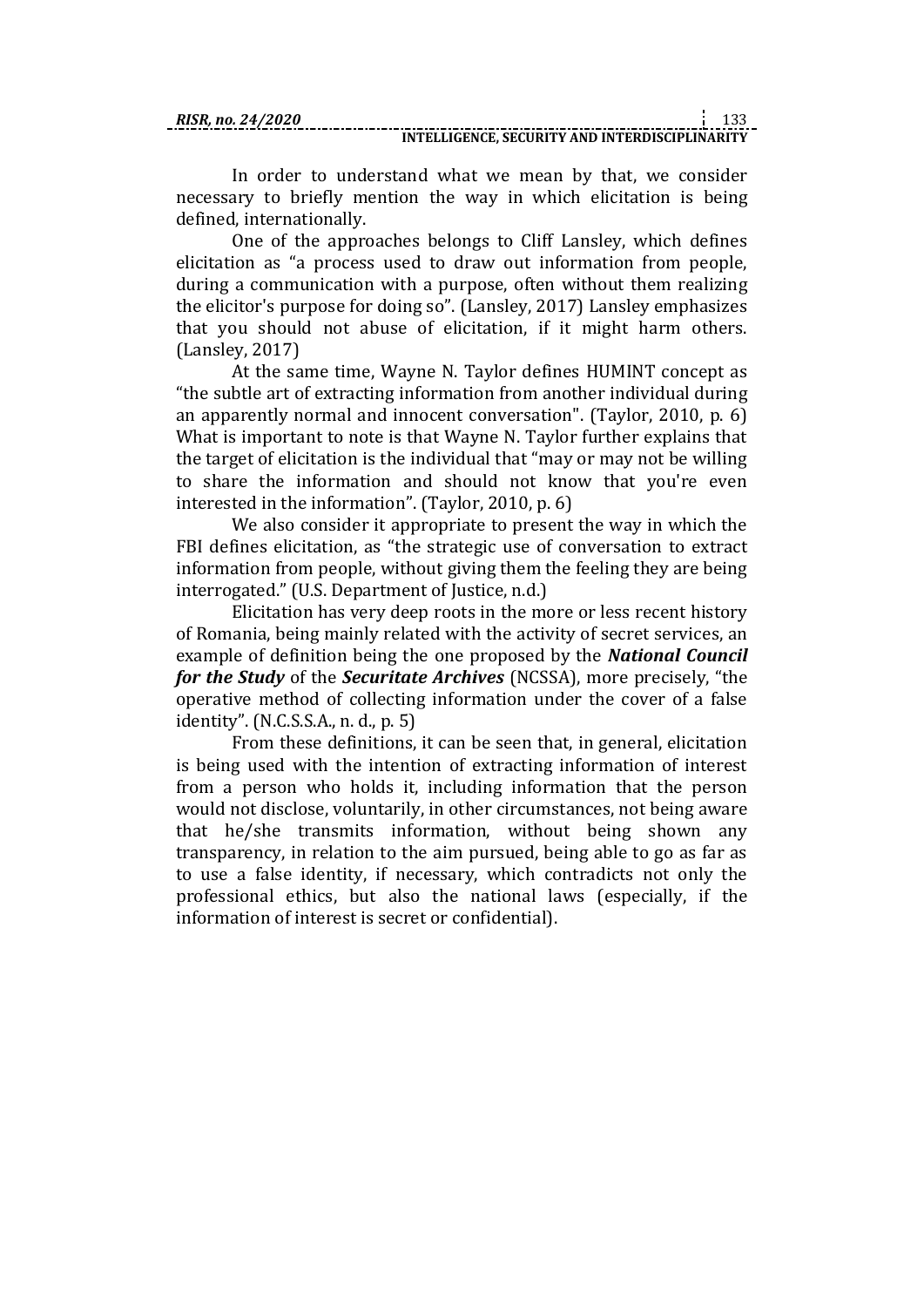In order to avoid any confusion, we would like to emphasize that we do not consider unethical and/or illegal any use of human sources in competitive intelligence activities, in regard with elicitation, appreciating that there might be certain ways in which it is neither illegal nor unethical to do it.

However, in order to emphasize the importance of clarifying the way in which elicitation is being carried out in competitive intelligence, we mention that Robert M. Clark points out that, in general, an operation is clandestine if the opponent or target does not realize that it took place, at all, being different from the covert one (hidden), in which the adversary or the target realizes that it took place, not being able to identify the source of the operation. (Clark, 2013)

We would like to mention that, according to the Explanatory Dictionary of the Romanian Language, the term clandestine is defined as having "a secret character, which is done in secret (being forbidden by law)". (Romanian Academy, 2016, p. 211)

Thus, we cannot fail to notice that aiming to extract information of interest from human sources, for a specific purpose, by using different methods and techniques, the target(s) being unaware about that specific purpose, without willing to disclose the information of interest, to others, could be interpreted, at least from a theoretical point of view, to be a clandestine operation, especially if the information intended to be extracted is known to be secret or confidential (referring to trade secrets), possibly falling under the incidence of the Criminal Code, including from the national security perspective, in some cases.

In these conditions, regarding the competitive intelligence activities carried out on the Romanian territory, we consider the use of HUMINT to be inappropriate, due to the multiple concerns of its legality and its compliance with the applicable codes of ethics, recommending the use of non-secret human sources.

# **Conclusions**

Competitive intelligence is being characterized by the use of open sources for collecting information, being incompatible with the use of secret sources; at least from the perspective of the Romanian legislation (competitive intelligence is a business practice, not a military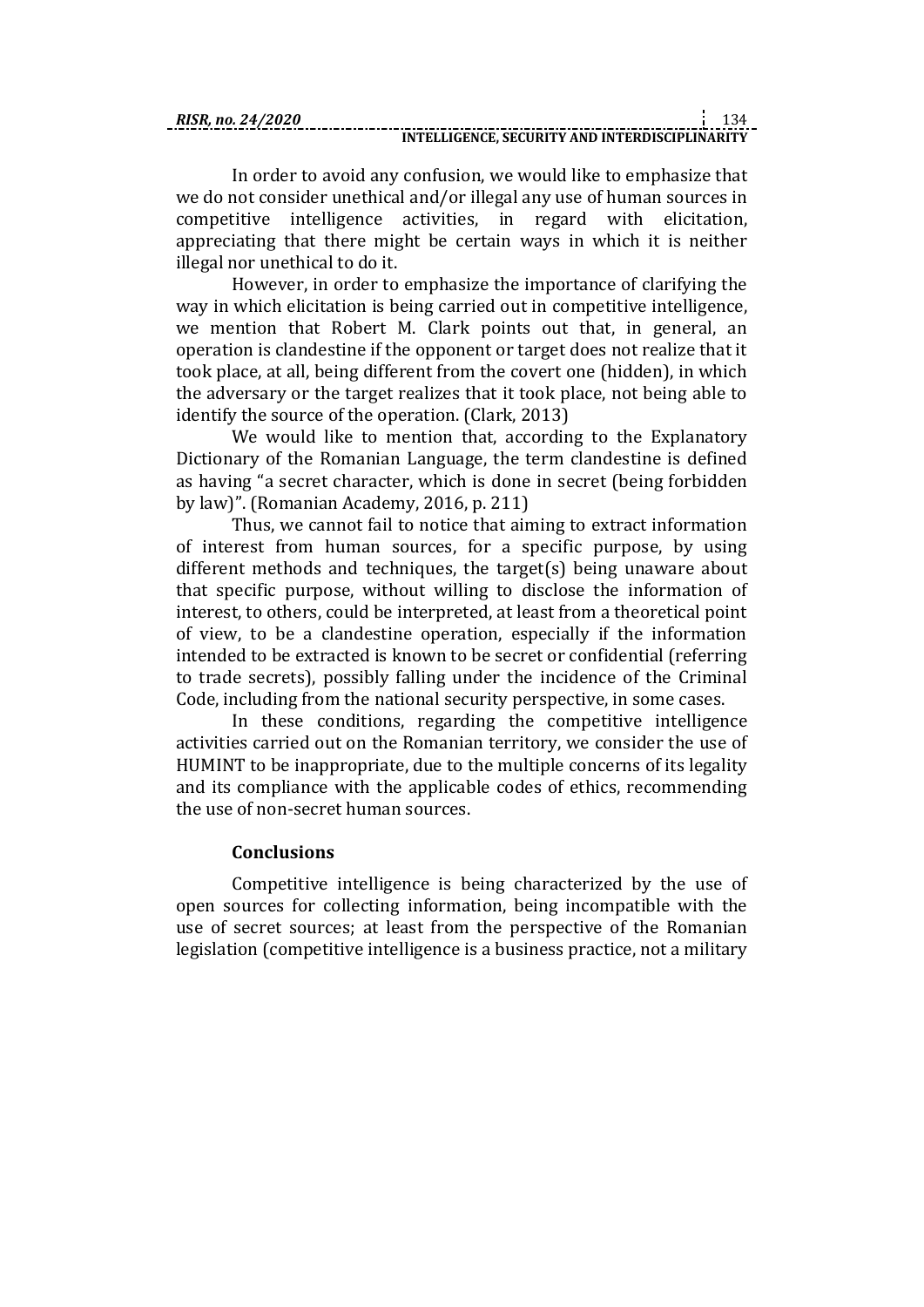one, without any regulations to connect it to the intelligence services of the state). Competitive intelligence is using human sources and will continue to do it, provided that the national and international legislation, as well as the ethical codes are complied with.

Answering the research question, there are always legal and ethical ways through which useful information could be collected, from human sources, for competitive intelligence purposes. With regard to the legal provisions in force and the provisions of the codes of professional ethics, they can be respected, for example, by using nonsecret human sources and applying those methods and techniques that are more characteristic to the field of social research, such as surveys and questionnaires, qualitative interviews, the use of focus groups etc., that are not violating Romanian laws or the provisions of the codes of ethics, clearly mentioning that we are only referring to the collection of information that is not secret or confidential.

With regard to the use of elicitation techniques, in competitive intelligence, in Romania, the features of our national legislation, as well as the ethical codes, including The SCIP Code of Ethics, should be seriously taken into consideration. We would like to emphasize that, general speaking, elicitation is not being used randomly, but with a prior preparation, based on a collection plan (i.e., with intent). Therefore, if the intended purpose is to obtain secret or confidential information, such as trade secrets, from a theoretical point of view, by using elicitation and extracting such information of interest, a crime would be committed.

Presently, in regard with the concept of competitive intelligence, internationally recognized as a respectable business practice, an unfortunate confusion is still being made, from time to time, by which competitive intelligence is considered synonymous with espionage.

We consider that one of the causes that led to the perpetuation of this confusion might be represented by the use of HUMINT, for collecting information. In order to avoid any future perception errors of competitive intelligence, we would like to propose, to all the competitive intelligence professionals, the use of the non-secret human sources, overtly, as we know that, generally speaking, secret human sources are providing information that is not meant for the general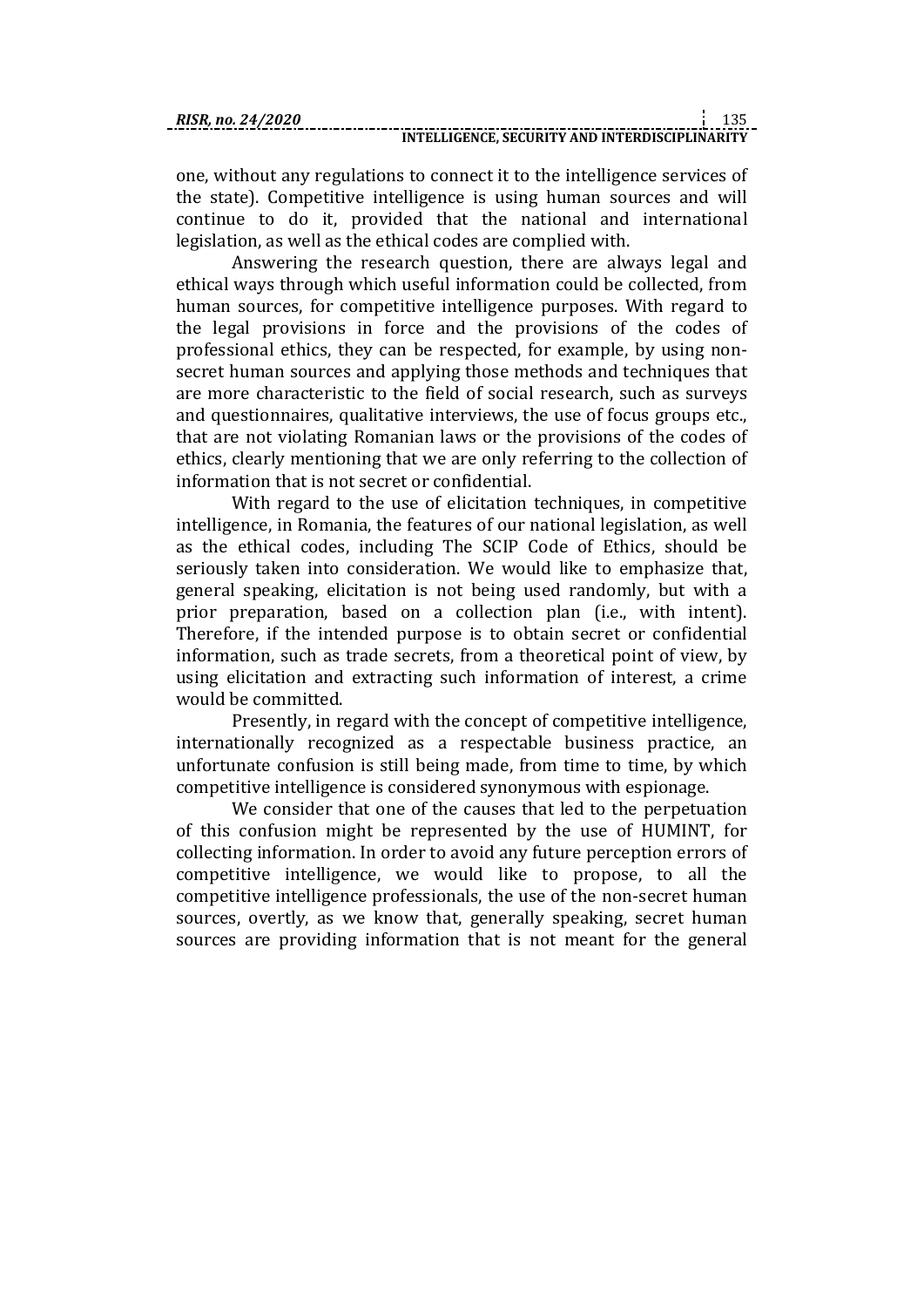public. In the same time, we propose to avoid using the term HUMINT in competitive intelligence, the term being much more comprehensive, being used by the state intelligence services, more often, also suggesting the creation of a new concept, as an alternative.

Although it is not absolutely necessary, at this moment, the future regulation of competitive intelligence activity in Romania, could have some positive effects in regard with the perception of this respectable business practice among our private companies, creating the premises for an accelerated development of this field in our country, that could lead to the increase of the competitiveness of our business environment and to the consolidation of the companies with full or majority Romanian capital, as well as to the improvement of some of our macroeconomic indicators.

Last but not least, regulating competitive intelligence could contribute to the increasing of the security culture of the Romanian entrepreneurs, being also useful in preventing and deterring the development of certain illegal practices in our country.

#### **References:**

1. Academia Română. Institutul de Lingvistică "Iorgu Iordan – Al. Rosetti". (2016). *Dicţionar Explicativ al Limbii Române, Ed. A 2-a, rev*. Bucureşti: Univers Enciclopedic.

2. Călin, Ion. (2015, March). *Informaţiile din surse deschise – delimitări conceptuale*. *Buletinul Universităţii Naţionale de Apărare "Carol I"*, 192-196.

3. Centrul Surse Deschise. (n.d.). *Ghid OSINT*. Retrieved from https://www.sri.ro/upload/Ghid\_OSINT.pdf

4. CIA. (2010). *INTelligence: Human Intelligence,* Retrieved from https://www.cia.gov/news-information/featured-story-archive/2010-featuredstory-archive/intelligence-human-intelligence.html

5. Clark, Robert M. (2013). *Intelligence Collection* (Kindle Edition). CQ Press.

6. Clark, Robert M. (2014). *Intelligence Collection*. Thousand Oaks: CQ Press.

7. *Constitution of Romania*. (1991). Retrieved from https://www. constitutiaromaniei.ro/art-31-dreptul-la-informatie/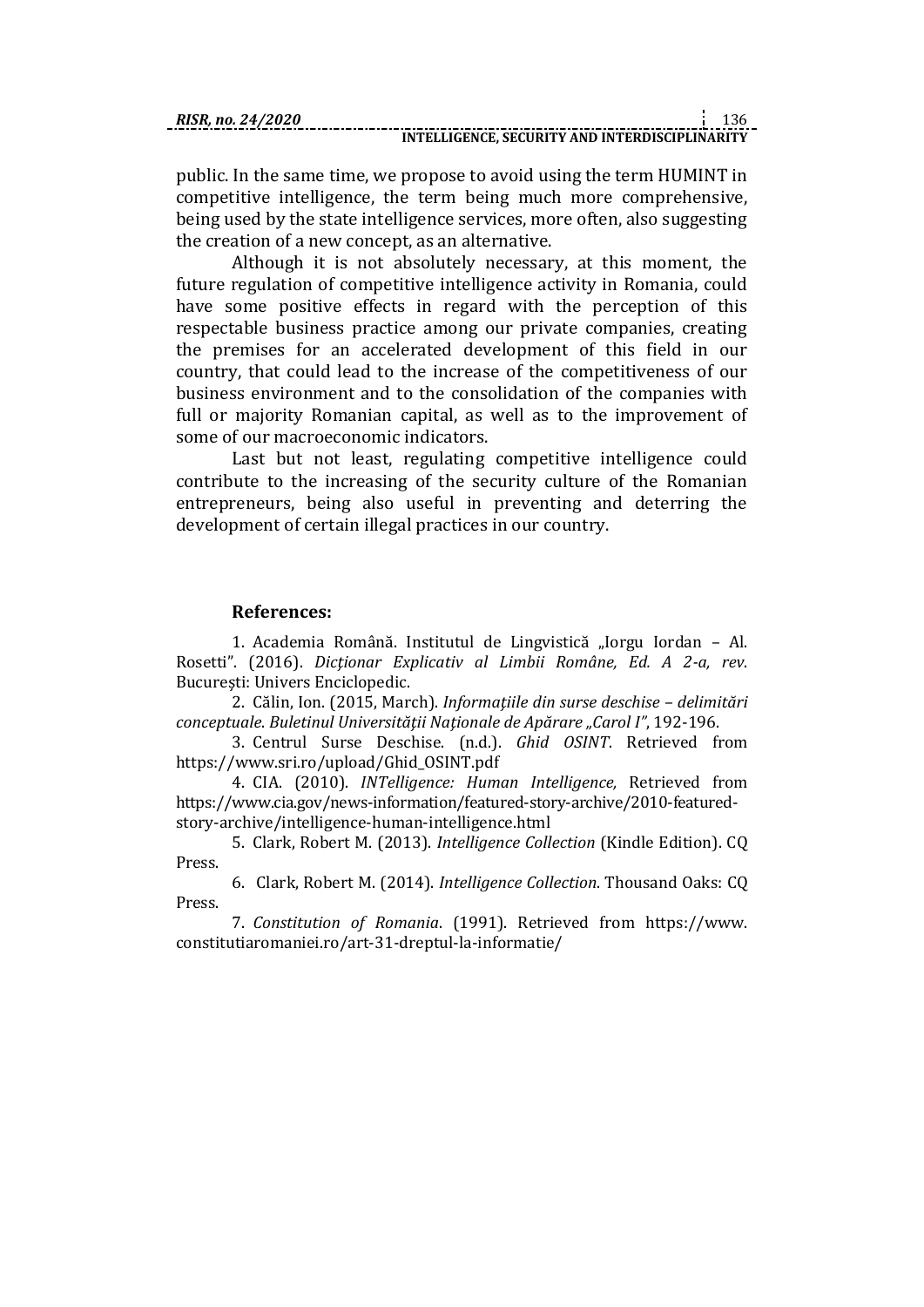8. Cook, Michelle, Cook, Curtis. (2000). *Competitive Intelligence: Create an Intelligent Organization and Compete to Win*. London: Kogan Page Limited.

9. *Criminal Code*. (2009). Art. 16 Guilt, Retrieved from https:// legeaz.net/noul-cod-penal/art-16

10. Directive (EU) 2016/943. (2016). Retrieved from https://eurlex.europa.eu/legal-content/EN/TXT/PDF/?uri=CELEX:32016L0943&from=EN

11. European IPR Helpdesk. (n.d.). *Trade secrets: An efficient tool for competitiveness*, Retrieved from https://www.iprhelpdesk.eu/sites/default/ files/newsdocuments/Fact-Sheet-Trade-Secrets.pdf

12. Gill, Peter, Phythian, Mark. (2011). *Intelligence in an Insecure World*. Cambridge: Polity Press.

13. Government Emergency Ordinance no. 25. (2019). Retrieved from https://lege5.ro/Gratuit/gmzdqnbsga4q/ordonanta-de-urgenta-nr-25-2019 privind-protectia-know-how-ului-si-a-informatiilor-de-afaceri-nedivulgatecare-constituie-secrete-comerciale-impotriva-dobandirii-utilizarii-sidivulgarii-ilegale-precu

14. Institute for Competitive Intelligence. (2017). *Insight Expert Interview, Human Intelligence in Competitive Intelligence*, Germany. Retrieved from https://www.institute-for-competitive-iintelligence.com/expert-interviews/ video-channel/expert-interviews/expert-interview-human-intelligence-incompetitive-intelligence

15. Interagency OPSEC Support Staff. (1991, April). *Compendium of OPSEC Terms*, Greenbelt. MD: IOSS, in Operations Security. (n.d.). *Intelligence Threat Handbook, Intelligence Collection Activities and Disciplines*, Retrieved from https://fas.org/irp/nsa/ioss/threat96/part02.htm

16. Jimenez, David. (2005). *Corporate Intelligence* in Carlisle, Rodney P. (Ed.). Encyclopedia of Intelligence and Counterintelligence (Vol. 1). Armonk: Golson Books Ltd.

17. Johnson, Loch K. (2007). *Handbook of Intelligence Studies*. New York: Routledge.

18. Kahaner, Larry. (1996). *Competitive Intelligence: How to Gather, Analyze and Use Information to Move your Business to the Top*. New York: Simon & Schuster.

19. Lansley, Cliff. (2017). *Elicitation – Would you recognise it?*, Retrieved from https://www.eiagroup.com/elicitation-would-you-recognise-it/

20. *Law no. 298*. (2001, June 7). Retrieved from http://www. cdep.ro/pls/legis/legis\_pck.htp\_act\_text?idt=28203

21. Liebowitz, Jay. (2006). *Strategic intelligence: business intelligence, competitive intelligence, and knowledge management*. Boca Raton: Auerbach Publications.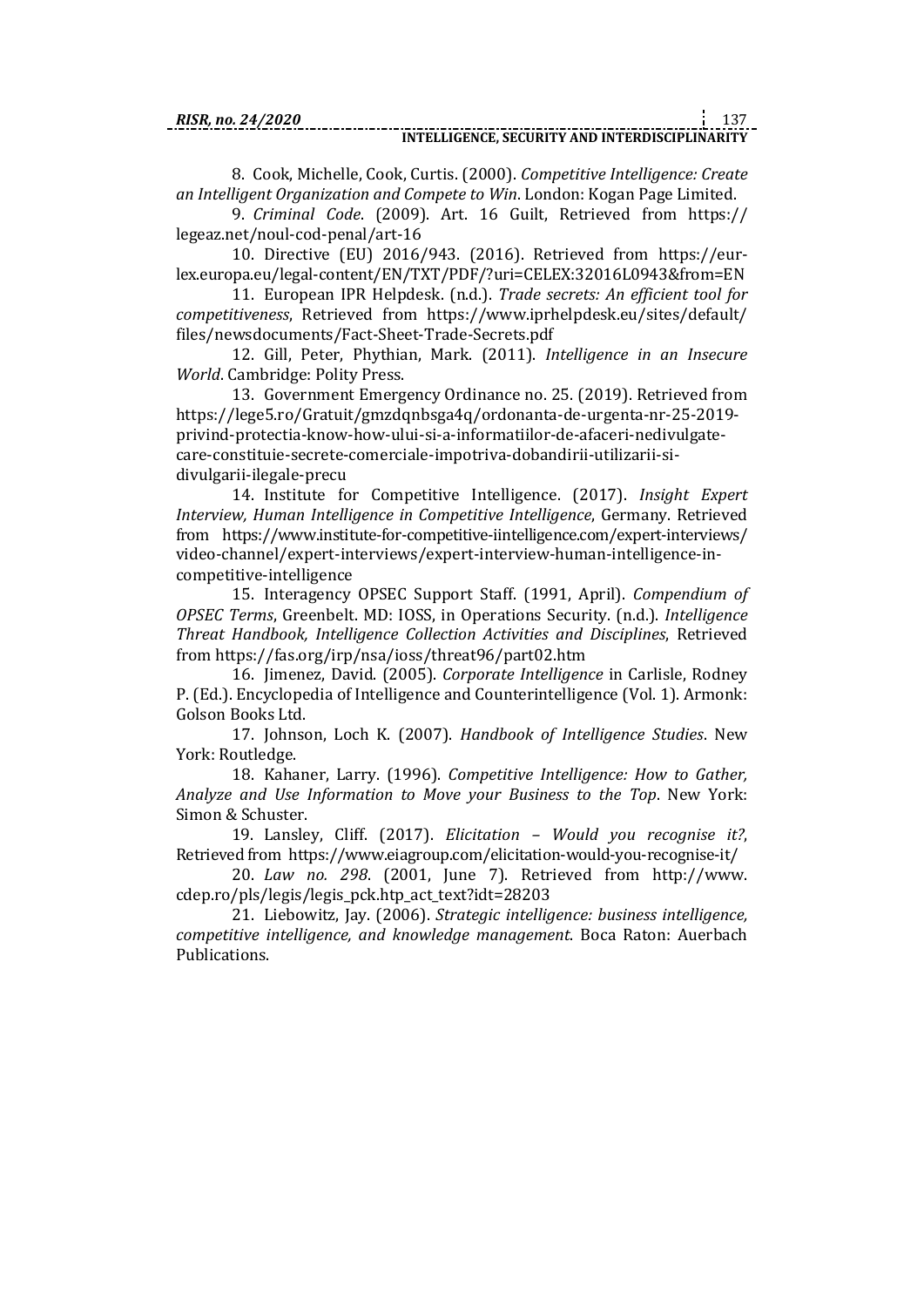22. Logan, Keith Gregory (Ed.). (2010). *Homeland security and intelligence*. Praeger.

23. Lowenthal, Mark M. (2001). *OSINT: The State of the Art, the Artless State*. Studies in Intelligence 45, no. 3 in Mercado, Stephen C. (2004). *Sailing the Sea of OSINT in the Information Age*, Studies in Intelligence Vol. 48, No. 3, Retrieved from https://www.cia.gov/library/center-for-the-study-ofintelligence/kent-csi/vol48no3/pdf/v48i3a05p.pdf

24. Lowenthal, Mark. (2003). *Intelligence: From Secrets to Policy*, 2nd ed. Washington: CQ Press, in Norwitz, Jeffrey H. (n.d.). Disrupting Human Networks: Ancient Tool for Modern Challenges. in Logan, Keith Gregory (Ed.). (2010). Homeland security and intelligence. Praeger.

25. Medar, Sergiu, Lăţea, Cristi. (2007). *Intelligence pentru comandanţi*. Bucureşti: Editura Centrului Tehnic Editorial al Armatei.

26. Mercado, Stephen C. (2004). *Sailing the Sea of OSINT in the Information Age*, Studies in Intelligence Vol. 48, No. 3, Retrieved from https://www.cia.gov/library/center-for-the-study-of-intelligence/kent-csi/ vol48no3/pdf/v48i3a05p.pdf

27. NATO. (2001). *NATO Open Source Intelligence Handbook.* Retrieved from http://www.oss.net/dynamaster/file\_archive/030201/ ca5fb66734f540fbb4f8f6ef759b258c/NATO%20OSINT%20Handbook%20v1. 2%20-%20Jan%202002.pdf

28. Niţu, Ionel. (2012). *Analiza de intelligence: o abordare din perspectiva teoriilor schimbării*. Bucureşti: Ed. RAO.

29. Norwitz, Jeffrey H. (n.d.). *Disrupting Human Networks: Ancient Tool for Modern Challenges.* In Logan, Keith Gregory (Ed.). (2010). Homeland security and intelligence. Praeger.

30. Operations Security. (n.d). *Intelligence Threat Handbook*, Intelligence Collection Activities and Disciplines, Retrieved from https:// fas.org/irp/nsa/ioss/threat96/part02.htm

31. Petrescu, Stan. (2011). *Despre intelligence: spionaj-contraspionaj*. Craiova: Sitech

32. Peled, A., Dror, H. (2010). *HUMINT: Combating corporate crime with a counter-terrorism methodology*. *Secur J* 23**,** 320–331. https://doi.org/ 10.1057/sj.2008.24

33. *Regulation (EU) 2016/679*. (2016, April 27). Retrieved from https://eur-lex.europa.eu/legal-content/EN/TXT/HTML/?uri=CELEX: 32016R0679&from=RO

34. Shulsky, Abram N., Schmitt, Gary J. (2006). *Războiul tăcut: introducere în universul informaţiilor secrete*. Iaşi: Editura Polirom.